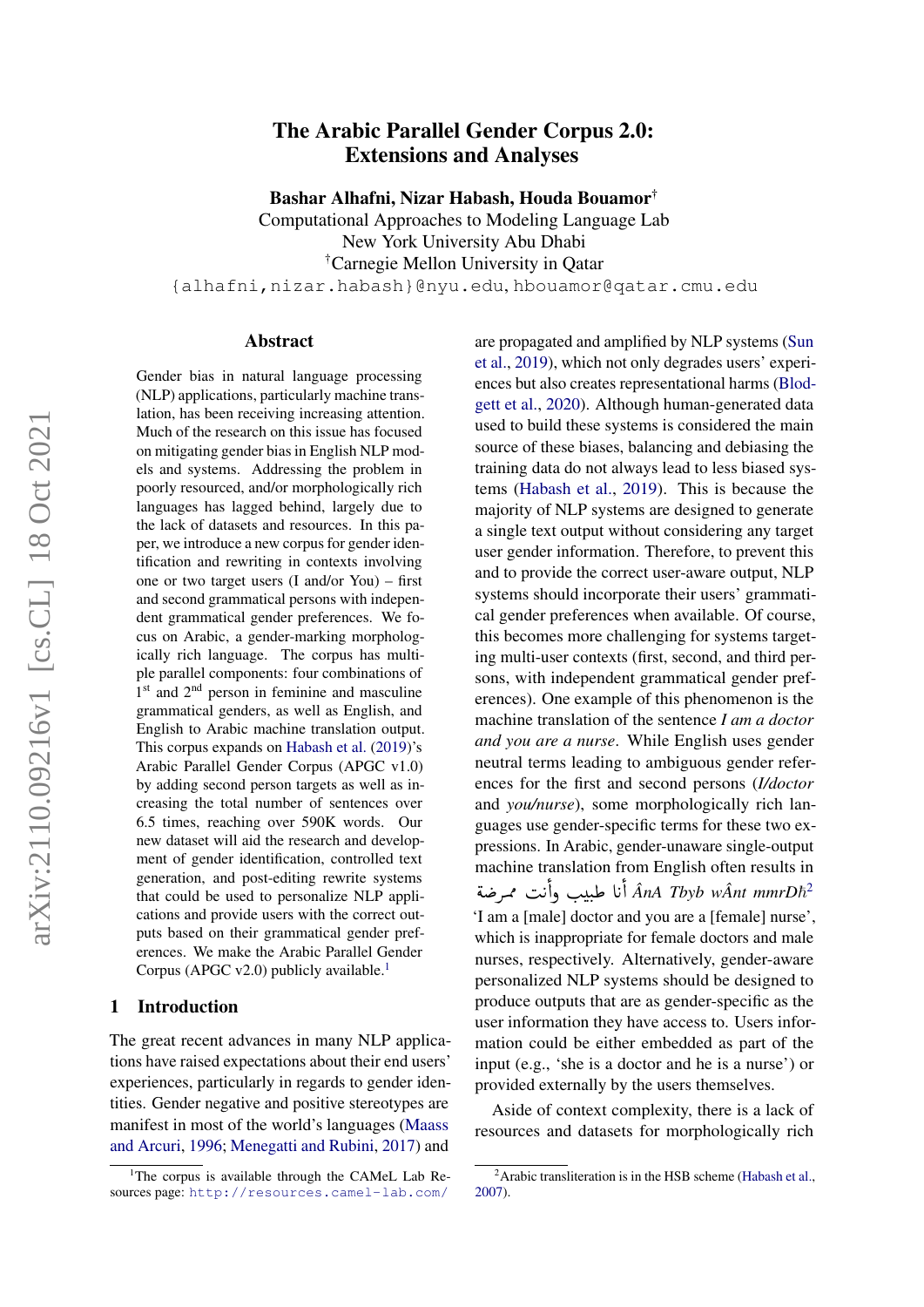languages, where multi-user expressed differences are ubiquitous. In this paper, we focus on Arabic, a gender-marking morphologically rich language. We introduce a new parallel corpus for gender identification and rewriting in contexts involving one or two users – first and second grammatical persons with independent grammatical gender preferences – I only, you only, *and* I and You. This corpus expands on [Habash et al.](#page-10-0) [\(2019\)](#page-10-0)'s Arabic Parallel Gender Corpus (APGC v1.0) by adding second person targets as well as increasing the total number of sentences over 6.5 times, reaching over 590K words. The Arabic Parallel Gender Corpus (APGC v2.0) also has multiple parallel components: four combinations of  $1<sup>st</sup>$  and  $2<sup>nd</sup>$  person in feminine and masculine grammatical genders, as well as English, and English to Arabic machine translation output.

We make this data publicly available in the hope that it will encourage research and development of gender identification, controlled generation, and post-editing rewrite systems that could be used to personalize NLP applications and provide users with the correct outputs based on their grammatical gender preferences. While the work focuses on Arabic, we believe many insights and ideas are easily extensible to other languages, given their linguistics requirements.

This paper is structured as follows. We first discuss some related work ([§2\)](#page-1-0) and then give a background on Arabic linguistics facts ([§3\)](#page-2-0). We describe the selection process and the annotation guidelines of our newly created corpus in [§4.](#page-2-1) We then present an overview and analysis of our corpus in [§5.](#page-5-0) Lastly, we show how our corpus could be used to study gender bias in commercial machine translation systems ([§6\)](#page-7-0) and we conclude in [§7.](#page-9-1)

# <span id="page-1-0"></span>2 Related Work

Several approaches have been proposed to mitigate gender bias in various NLP tasks including machine translation [\(Rabinovich et al.,](#page-10-4) [2017;](#page-10-4) [Elaraby et al.,](#page-9-2) [2018;](#page-9-2) [Vanmassenhove et al.,](#page-11-1) [2018;](#page-11-1) [Escudé Font and Costa-jussà,](#page-10-5) [2019;](#page-10-5) [Stanovsky](#page-11-2) [et al.,](#page-11-2) [2019;](#page-11-2) [Costa-jussà and de Jorge,](#page-9-3) [2020;](#page-9-3) [Go](#page-10-6)[nen and Webster,](#page-10-6) [2020;](#page-10-6) [Saunders and Byrne,](#page-11-3) [2020;](#page-11-3) [Saunders et al.,](#page-11-4) [2020;](#page-11-5) Stafanovičs et al., 2020; [Saunders et al.,](#page-11-6) [2021;](#page-11-6) [Savoldi et al.,](#page-11-7) [2021;](#page-11-7) [Ciora](#page-9-4) [et al.,](#page-9-4) [2021\)](#page-9-4), dialogue systems [\(Cercas Curry et al.,](#page-9-5) [2020;](#page-9-5) [Dinan et al.,](#page-9-6) [2020;](#page-9-6) [Liu et al.,](#page-10-7) [2020a,](#page-10-7)[b;](#page-10-8) [Sheng](#page-11-8) [et al.,](#page-11-8) [2021b,](#page-11-8)[a\)](#page-11-9), language modeling [\(Lu et al.,](#page-10-9) [2018;](#page-10-9) [Bordia and Bowman,](#page-9-7) [2019;](#page-9-7) [Sheng et al.,](#page-11-10) [2019;](#page-11-10) [Vig et al.,](#page-11-11) [2020\)](#page-11-11), co-reference resolution [\(Rudinger](#page-10-10) [et al.,](#page-10-10) [2018;](#page-10-10) [Zhao et al.,](#page-11-12) [2018a\)](#page-11-12), and named entity recognition [\(Mehrabi et al.,](#page-10-11) [2019\)](#page-10-11). The majority of these approaches focus either on debiasing word embeddings (contextualized or non-contextualized) before using them in downstream tasks [\(Boluk](#page-9-8)[basi et al.,](#page-9-8) [2016;](#page-9-8) [Zhao et al.,](#page-11-13) [2018b;](#page-11-13) [Gonen and](#page-10-12) [Goldberg,](#page-10-12) [2019;](#page-10-12) [Manzini et al.,](#page-10-13) [2019;](#page-10-13) [Zhao et al.,](#page-11-14) [2020\)](#page-11-14), adding additional information to the input to enable models to capture gender information correctly [\(Vanmassenhove et al.,](#page-11-1) [2018;](#page-11-1) [Moryossef](#page-10-14) [et al.,](#page-10-14) [2019;](#page-10-14) Stafanovičs et al., [2020;](#page-11-5) [Saunders et al.,](#page-11-4) [2020\)](#page-11-4), or creating gender-balanced corpora through counterfactual data augmentation techniques [\(Lu](#page-10-9) [et al.,](#page-10-9) [2018;](#page-10-9) [Hall Maudslay et al.,](#page-10-15) [2019;](#page-10-15) [Zmigrod](#page-11-15) [et al.,](#page-11-15) [2019\)](#page-11-15). In terms of rewriting, [Vanmassen](#page-11-16)[hove et al.](#page-11-16) [\(2021\)](#page-11-16) and [Sun et al.](#page-11-17) [\(2021\)](#page-11-17) recently presented rule-based and neural rewriting models to generate gender-neutral sentences.

When it comes to morphologically rich languages, [Vanmassenhove and Monti](#page-11-18) [\(2021\)](#page-11-18) introduced an English-Italian dataset where the English sentences are gender annotated at the word-level and paired with multiple gender alternative Italian translations when needed. For Arabic, [Habash](#page-10-0) [et al.](#page-10-0) [\(2019\)](#page-10-0) created APGC v1.0 – a parallel corpus of first-person-singular Arabic sentences that are gender-annotated and reinflected. They selected the sentences from a subset of the English-Arabic OpenSubtitles 2018 dataset [\(Lison and Tiedemann,](#page-10-16) [2016\)](#page-10-16). Each sentence is labeled based on the grammatical gender of its singular speaker as F (feminine), M (masculine), or B (ambiguous). For the M and F sentences, they introduced their parallel opposite gender forms. Moreover, they developed a two-step model to do gender-identification and reinflection. They demonstrated the effectiveness of their approach by applying it to the output of a gender-unaware machine translation system to produce gender-specific outputs. In the same line of work, [Alhafni et al.](#page-9-9) [\(2020\)](#page-9-9) used APGC v1.0 to create a joint gender identification and reinflection sequence-to-sequence model. They treated the problem as a user-aware grammatical error correction task and showed improvements over [Habash](#page-10-0) [et al.](#page-10-0) [\(2019\)](#page-10-0)'s system.

Our work expands APGC v1.0 by including contexts involving first and second grammatical persons covering singular, dual, and plural constructions; and we add six times more sentences.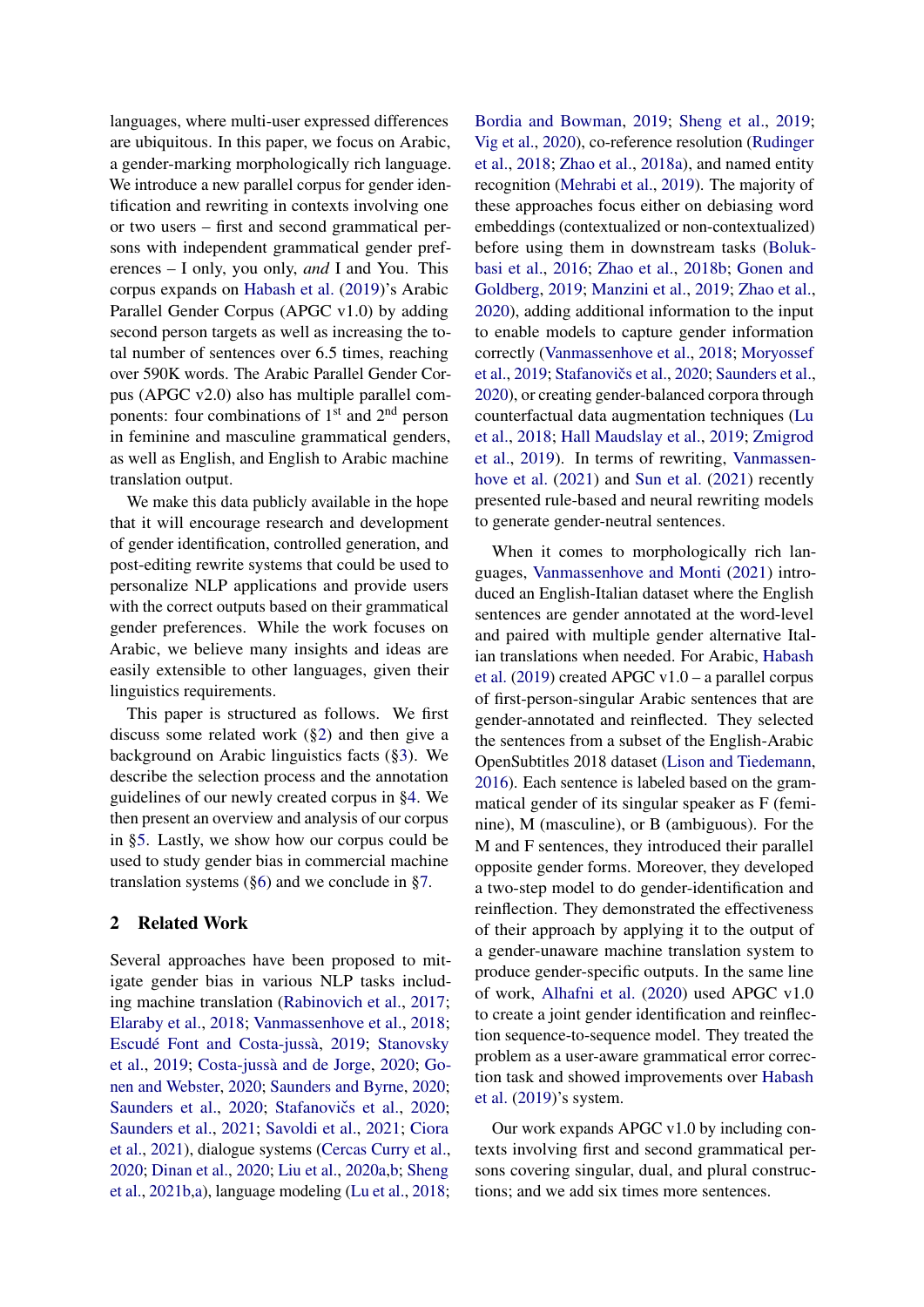# <span id="page-2-0"></span>3 Arabic Linguistic Background

We provide background on the two main challenges that face Modern Standard Arabic (MSA) NLP systems when it comes to gender expressions: morphological richness and orthographic ambiguity.

Morphological Richness Arabic is a morphologically rich language that inflects for gender, number, person, case, state, aspect, mood and voice, in addition to various attachable clitics such as prepositions, particles, and pronouns [\(Habash,](#page-10-17) [2010\)](#page-10-17). Gender in Arabic has two values: masculine  $(M)$  or feminine  $(F)$ , whereas number has three values: singular (*S*), dual (*D*), and plural (*P*). Gender and number apply to verbs, nouns, and adjectives. They are commonly expressed using inflectional suffixes that represent some number and gender combination (for nominative indefiand gender combination (for nominative indefi-<br>nite):  $\ddot{\mathbf{s}} + +\hbar (FS), \dot{\mathbf{b}} + An (MD), \dot{\mathbf{b}} +tAn (FD),$ .<br>. ن and  $\downarrow$  + +*At* (*FP*). For instance, the noun QÜ Ø *mmrD* 'nurse' (*MS*) could have .<br>. the following forms: سمرضة mmrD<sup>=</sup> fluise (ms) could have<br>ممرضان *(FS) mmrDh* mmrDAn (P5), مصرصان //mmrDAn (P5), مصر<br>ممرضون //mmrDtAn (FD J *mmrDwn (MP)*, and محرضات *mmrDAt (FP)*. Additionally, Arabic has many idiosyncratic templatic stem changes and inflectional suffixes that are not consistent in indicating a specific gender and number combination [\(Alkuhlani and Habash,](#page-9-10) [2011\)](#page-9-10). In such cases, the functional (grammatical) gender and number do not much the form-based (morphemic) gender and number. One example of the so-called *Broken Plurals* in Arabic demonstrate this well: the plural of ø Q ®J .« <sup>ς</sup>*bqry* 'genius [m.sg]',  $\sum_{i=1}^{n}$ .<br>.. وي.<br>مجافرة *sbAqrt*ì 'geniuses [m.pl]', has a feminine -<br>.. singular suffix but is a masculine plural noun. Simsingular suffix but is a masculine plural noun. Similarly, the word خليفة  $xlyf\hbar$  'caliph' is masculine  $\overline{\phantom{a}}$  $\ddot{\cdot}$ .<br>لم ֧֦֧֦֧֦֧֦֧֦֧֦֧֦֧ׅ֧ׅ֧֪֪֞֝֝֝֜֓֓֝֬֜֓֓֝<br>֧֚֚֚֝ but uses a feminine suffix.

Gender and number in Arabic participate in the morphosyntatic agreement between verbs and their subjects, and between nouns and their adjectives. However, they also interact with a morpholexical feature called *rationality* – a feature that is associated with human actors [\(Alkuhlani and Habash,](#page-9-10) [2011\)](#page-9-10). For example, adjectives modifying rational nouns agree with them in gender and number, while adjectives modifying irrational plural nouns are always feminine and singular.

Orthographic Ambiguity and Noise In addition to its morphological richness and complexity, Arabic is also orthographically ambiguous as it uses optional diacritics to specify short vowels and consonantal doubling. As these diacritics are optional, Arabic readers deduce the meaning of words based on the sentential context. Since some genderspecific words only differ in diacritics, Arabic orthography makes such distinctions ambiguous. In the context of text generation, this is sometimes a useful feature as it allows the same text to be interpreted differently by the target users. For example, the question ?½ÖÞ @ AÓ *mA Asmk?* 'what's your )<br>" name?' can be diacritized as ? ½ ÖÞ @ A Ó *mA Asmuka?*  $\overline{\phantom{a}}$ j ،<br>• ه<br>ش

[2nd.m.sg] or ?½ ÖÞ @ AÓ *mA Asmuki?* [2nd.f.sg]. יי<br>י :<br>。 .<br>۽

Finally, it has been shown that unedited MSA text could have a significant percentage (∼23%) of spelling errors [\(Zaghouani et al.,](#page-11-19) [2014\)](#page-11-19). The most common errors include Alif-Hamza spelling (@ , @ , @ @ *A, A,¯ A, Â <sup>ˇ</sup>* ), Ya spelling (ø ,ø *y, ý*), and ļ , r<br>' the feminine singular suffix Ta-Marbuta ( $\circ$   $\circ$   $\delta$  *h*,  $\hbar$ ). י<br>.. Therefore, Alif/Ya normalization is a standard processing in Arabic NLP as it reduces some of the noise [\(Habash,](#page-10-17) [2010\)](#page-10-17). This high degree of orthographic ambiguity and noise poses challenges for automatic learning systems due to confusability and data sparsity.

# <span id="page-2-1"></span>4 Extending the Arabic Parallel Gender Corpus

In this section, we describe the selection criteria and the annotation process of the APGC v2.0. To the best of our knowledge, no such corpus exists for Arabic or any other language.

### 4.1 Corpus Selection

As in [Habash et al.](#page-10-0) [\(2019\)](#page-10-0), we selected the original set of sentences in our corpus from the English-Arabic OpenSubtitles 2018 dataset [\(Lison and](#page-10-16) [Tiedemann,](#page-10-16) [2016\)](#page-10-16), which includes 29.8 million English-Arabic sentence pairs. We chose Open-Subtitles because it has parallel sentences in English and because it is full with conversational (first and second person) texts in MSA. We extracted all the pairs that include first or second person pronouns on the English side: *I, me, my, mine, myself*, and *you, your, yours, yourself*. This selection process identified 13.4 million pairs: 2.8 million (21.1%) include first and second person pronouns, 5.7 million (42.5%) include only first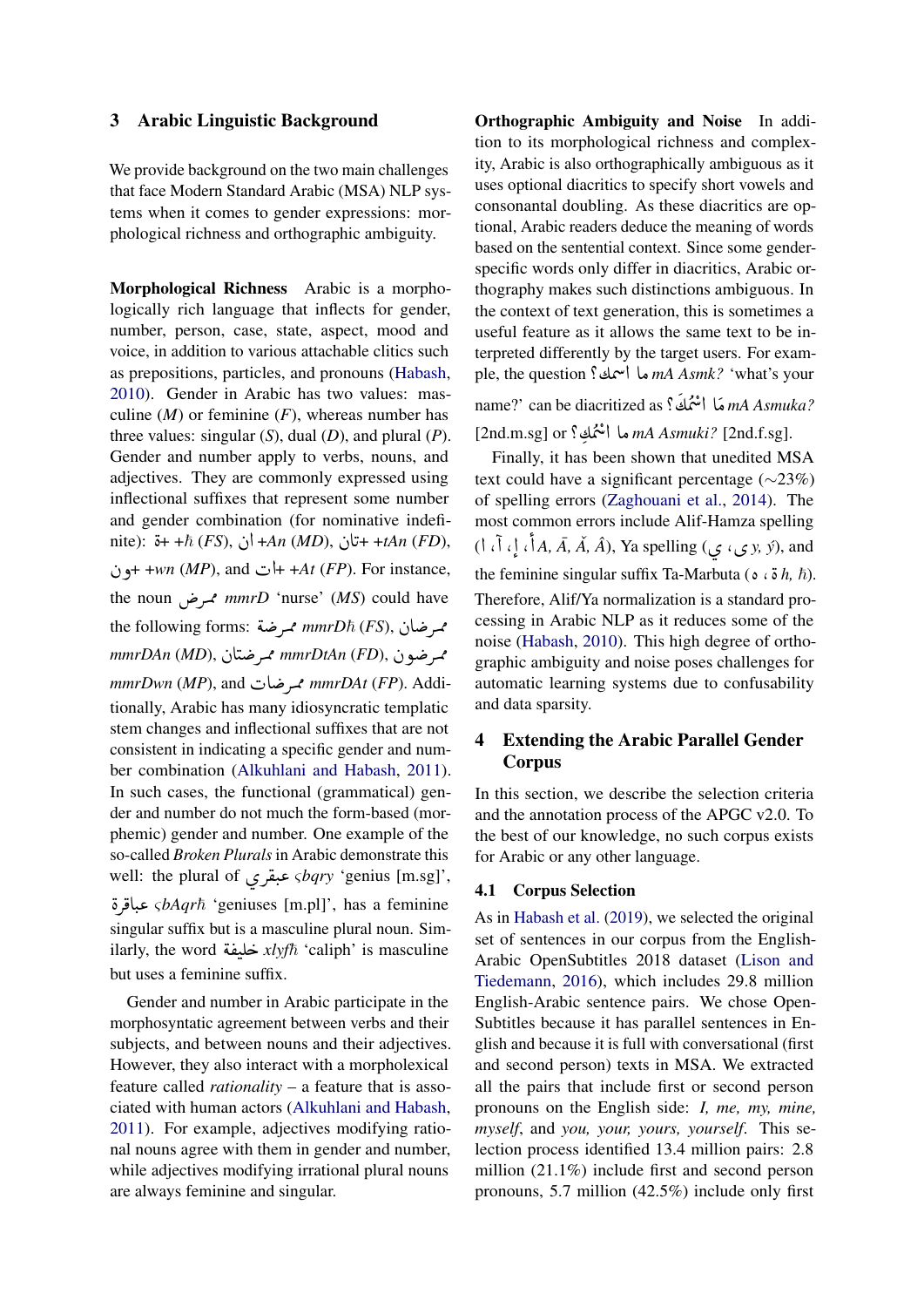<span id="page-3-1"></span>

| <b>English</b>                           | <b>Arabic</b>                 |           | <b>Label Reinflection Label</b> | <b>Reinflection</b>             |     |
|------------------------------------------|-------------------------------|-----------|---------------------------------|---------------------------------|-----|
| I wanna thank you                        | أريد أن أشكرك                 | BB        |                                 |                                 | (a) |
| I have something to say                  | لدى شيء لأقوله                | <b>BN</b> |                                 |                                 | (b) |
| I'm so happy for you                     | أنا سعيدة من أجلك             | FB        | <b>MB</b>                       | (c)  أنا سعيد من أجلك           |     |
| We were coming to see you                | تحن قادمات لرؤيتك             | F!B       | M!B                             | (d) نحن قادمون لرؤيتك           |     |
| Because I'm your big brother             | لأننى أخوك الكبير             | MB        | <b>FB</b>                       | (e)  لأننى أختك الكبيرة         |     |
| We're ready                              | تحن مستعدون                   | M!B       | F!B                             | (f) تحنّ مستعدات                |     |
| I know, babe                             | أعلم ذلك يا عزيزتي            | BF        | BM                              | (g) أعلم ذلك يا عزيزى           |     |
| I respect you [pl]                       | !BF  أنا أحترمكن              |           | BM!                             | (h)  أنا أحترمكم                |     |
| I'm right here dad                       | أنا هنا ياأىي                 | BM        | BF                              | i)  أنا هنا يا أمي              |     |
| I love you [pl] so much                  | BM!  أحبكم كثيرا              |           | BF!                             | (j)  أحبكن كثير <u>ا</u>        |     |
|                                          |                               |           | <b>FM</b>                       | (k)  أسفة يحب أن ترحل           |     |
| I'm sorry, you're going to have to leave | MM  أسف يحب أن ترحل           |           | MF                              | (I)  آسف يحبب أن ترحلي          |     |
|                                          |                               |           | FF                              | (m) أسفة يحب أن ترحليّ          |     |
|                                          |                               |           | <b>MM</b>                       | (n)  أنا خائف للغاية  يا عزيزي  |     |
| Baby, I'm so scared right now            | FM  أنا خائفة للغاية يا عزيزي |           | FF                              | (o) أنا خائفة للغاية  يا عزيزتي |     |
|                                          |                               |           | <b>MF</b>                       | (p)  أنا خائف للغاية  يا عزيزتي |     |
|                                          |                               |           | FF                              | (q) أنا سعيدة بعودتك يا أماه    |     |
| I'm glad you made it home, mom           | أنا سعيد بعودتك يا أماه       | MF        | <b>MM</b>                       | r)  أنا سعيد بعودتك يا أبتاه    |     |
|                                          |                               |           | <b>FM</b>                       | (s)  أنا سعيدة بعودتك يا أبتاه  |     |
|                                          |                               |           | <b>MF</b>                       | t) V تناديني بالغني             |     |
| Don't call me a fool                     | FF  لا تناديني بالغبية        |           | <b>FM</b>                       | u)  لا تنادني بالغبية           |     |
|                                          |                               |           | <b>MM</b>                       | (v)  لا تنادني بالغبي           |     |

Table 1: Examples from the Arabic Parallel Gender Corpus v2.0 including the original sentence, its gender label, its reinflection gender label, and its reinflection/rewrite to the opposite grammatical gender where appropriate. First person gendered words are in blue and second person gendered words are in red. The "!" in the labels indicate plural forms were used. The two-letter reinflection label specifies gender information of first person (first letter) and second person (second letter). M is Masculine; F is Feminine; B is invariant; and N is non-existent.

person pronouns, and 4.9 million (36.4%) include only second person pronouns. Out of this set, we selected 52,000 English-Arabic pairs to be manually annotated, while maintaining the original first and second person sentences proportions: 10,972 (21.1%) pairs contain first and second person pronouns on the English side, 22,100 (42.5%) pairs contain only first person pronouns on the English side, 18,928 (36.4%) pairs contain only second person pronouns on the English side. To be consistent with APGC v1.0's preprocessing, we ran the Arabic sentences through MADAMIRA [\(Pasha et al.,](#page-10-18) [2014\)](#page-10-18) to do white-space-and-punctuation tokenization and UTF-8 cleaning.

In addition to the above, we decided to re-annotate all of the 11,240 sentences from APGC v1.0 to include second person references and match our extended guidelines completely. In total, this resulted in 63,240 English-Arabic sentence pairs for the next annotation step. In the final released corpus, we provide labels indicating the origins of all the sentences.

### <span id="page-3-2"></span>4.2 Corpus Annotation

We conducted the annotation through a linguistic annotation firm that hired professional linguists to complete the task. $3$  We provided them with the annotation guidelines available in Appendix [A.](#page-12-0)

Gender Identification First, the annotators were asked to identify the genders of the first and second

<span id="page-3-0"></span><sup>3</sup><https://www.ramitechs.com/>.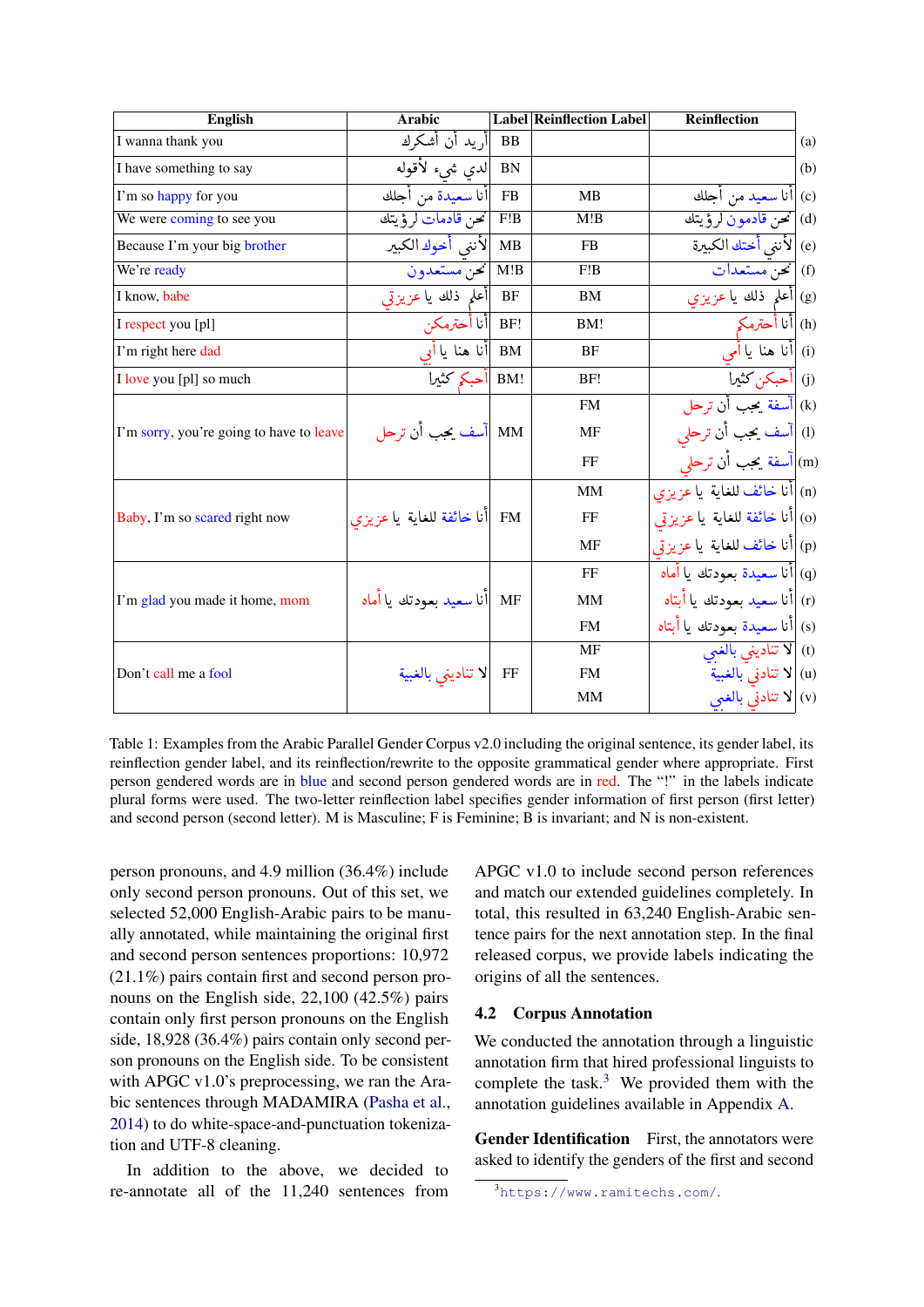<span id="page-4-1"></span>

| <b>English</b>                |       |              | <b>Arabic</b>   |                |              | Label       |     |
|-------------------------------|-------|--------------|-----------------|----------------|--------------|-------------|-----|
| I wanna thank you             |       |              | اشكرك           |                | أريد أن      | ${\bf BB}$  | (a) |
|                               |       |              | B               | B              | B            |             |     |
| I have something to say       |       |              | لأقوله          | لدى شىء        |              | ${\rm BN}$  | (b) |
|                               |       |              | B               | B              | B            |             |     |
|                               |       | اجلك         |                 | سعيدة من       | انا          | ${\rm FB}$  | (c) |
| I'm so happy for you          |       | B            | $\, {\bf B}$    | 1F             | B            |             |     |
|                               |       | أجلك         | من              | سعيد           | أنا          | MB          | (d) |
|                               |       | B            | B               | 1 <sub>M</sub> | B            |             |     |
|                               |       | عزيزتي       | یا              | ذلك            | اأعلم        | $\rm{BF}$   | (e) |
| I know, babe                  |       | 2F           | B               | B              | B            |             |     |
|                               |       |              | یا              | ذلك            | اأعلم        | ${\bf BM}$  | (f) |
|                               |       | 2M           | B               | B              | B            |             |     |
|                               | عزيزي |              | خائفة للغاية يا |                | أنا          | ${\rm FM}$  | (g) |
|                               | 2M    | $\, {\bf B}$ | B               | 1F             | B            |             |     |
|                               |       |              | خائف للغاية يا  |                | أنا          | $\mbox{MM}$ | (h) |
| Baby, I'm so scared right now | 2M    | B            | B               | 1M             | $\, {\bf B}$ |             |     |
|                               |       |              | خائفة للغاية يا |                | أنا          | $\rm FF$    | (i) |
|                               | 2Ε    | $\, {\bf B}$ | B               | 1F             | B            |             |     |
|                               |       | یا           |                 | خائف للغاية    | انا          | MF          | (j) |
|                               | 2F    | B            | B               | 1 <sub>M</sub> | B            |             |     |

Table 2: Examples of word-level gender annotation. First person gendered words are in blue and second person gendered words are in red.

person references in each sentence. Then assign to each sentence a two-letter label, where each letter refers to the gender of the first and second person references, respectively. Each letter in the label can have one of four values: F (feminine), M (masculine), B (invariant/ambiguous), or N (Non-existent). Therefore, each sentence will get a label from one of the 16 different label combinations – BB, FB, MB, BF, BM, BN, NB, NN, FN, MN, NF, NM, MM, FM, MF, or FF. Additionally, the annotators were asked to identify the dual and plural gendered references. In case they exist, the sub-label corresponding to the gender of the first or second person reference would get an extra mark: "!" (e.g., BF!, M!B!, etc.).

Gender Reinflection/Rewriting In the case of an F or M sub-label, the annotators were asked to copy the sentence and modify it to obtain the opposite gender forms. The modifications are strictly limited to morphological reinflections and word substitutions as was done in [\(Habash et al.,](#page-10-0) [2019\)](#page-10-0). Therefore, the total number of words is maintained along with a perfect alignment between each sentence and its parallel opposite gender forms. For

example, the sentence in Table  $1(c)$  $1(c)$  includes a first person gender reference and is labeled by the annotators as FB, and therefore, the annotators would introduce its gender cognate MB. If the sentence includes both first and second person gender references (MM, FM, MF, or FF), the annotators would then introduce all its possible gender cognates, as in Table [1\(](#page-3-1)k-m) for instance.

In the vast majority of cases, the opposite gender forms of most words end up sharing the same lemma (reinflection), e.g., والد ,*wAld* 'parent/father enima (teninection), e.g., والدة *wAld والله* enima<br>M]' and والدة *wAldħ* 'parent/mother [F]'. However, there are cases where gender-specific words have to be mapped to different lemmas, resulting in a lexical change. For instance, *أَ*, *Âby* 'my  $\overline{\phantom{0}}$ .<br>د . ;<br>ג .<br>خوك Á*my* 'my mom' (Table [1\(](#page-3-1)i)), or خوك dad' and Į e<br>S y<br>ء @ *Âxwk* 'your brother' and ½ k @ *Âxtk* 'your sister' J J ו<br>י (Table  $1(e)$  $1(e)$ ).<sup>[4](#page-4-0)</sup>

Furthermore, the annotators were instructed to

<span id="page-4-0"></span><sup>4</sup>While technically these are instances of lexical rewriting and not morphological reinflection, we interchangeably refer to the whole process covering both phenomena as reinflection or rewriting.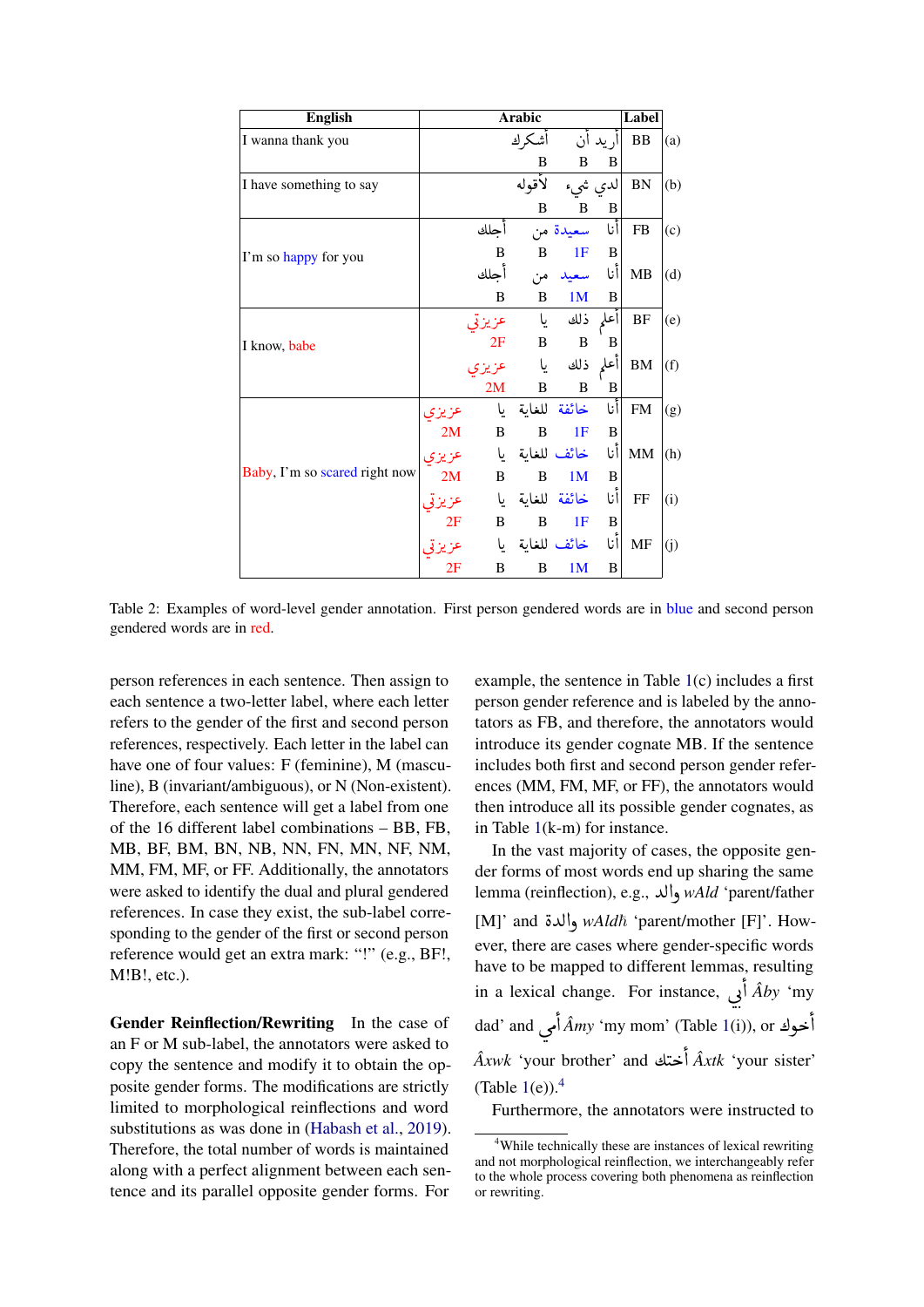avoid any heterocentric assumptions during the anavoid any neterocentric assumptions during the an-<br>notation. For example, the sentence  $\hat{A}nt$  $\overline{\phantom{0}}$  *zwjy* 'you are my husband' is labeled as BM (am-. .<br>ز )<br>ء biguous first person, masculine second person) and not FM (feminine first person, masculine second person) . The annotators were also instructed to treat all proper names as gender-ambiguous (B), even when they have strong gender-specific associations, and as such are not rewritten. Finally, the annotators were asked to flag bad translations and malformed sentences.

At the end of the annotation process, we did a quality check on the dataset and fixed some of the annotation errors manually. Most of these errors were either due to malformed Arabic subtitles or misalignment between the parallel sentences.

### 4.3 Automatic Word-Level Annotations

Given that the annotators were only allowed to perform grammatical inflections and word substitutions when introducing the opposite gender forms of a particular sentence, all sentences and their parallels are perfectly aligned at the word level. This allowed us to obtain word-level gender annotations automatically as a byproduct. To do this, we look at the original sentence and all of its parallel forms. If the word is the same across all the parallel versions of a sentence, then we label it as B. Otherwise, we assign the word a label based on its sentence-level gender label. For example, in Table  $2(g-j)$  $2(g-j)$ , the  $\int \hat{A}na$  'I' is the same across all four parallel .<br>.<br>. .<br>ز e<br>P versions of the sentence and thus labeled as B. In versions of the sentence and thus labeled as B. In<br>contrast, the words خائفة *xaŷfħ* 'scared [F]' and ֧֧֦֧֦֧֦֧֦֧֚֚֝֝֝<br>֧֚֝<br>֧֚֝ ا:<br>ء KA g *xayfˆ* 'scared [M]' change across the parallel versions. By looking at the sentence-level labels of the four parallel forms, we can deduce that the word<br> $\angle x$  خائفة  $xa\hat{v}\hat{t}$  is first-person feminine and will be la |<br>" ile four paramer forms, we can deduce that the word.<br>*xaŷft* is first-person feminine and will be lal<br>. )<br>s beled as 1F, and that the word KA g *xayfˆ* is firstperson masculine and will be labeled as 1M. Simperson masculine and will be labeled as IM. Simi<br>ilarly, we determine that the words عزيزي 'baby/dear [M]' ú QK Q« <sup>ς</sup>*zyzty* 'baby/dear [F]' are  $\overline{a}$  second-person masculine and second-person fem-!<br>.. .<br>ز inine and are labeled as 2M and 2F, respectively. All words belonging to sentences that do not have any gender cognates (BB, BN, NB, etc. cases) as in Table [2\(](#page-4-1)a and b) are labeled as B. Therefore, each word can have one of following possible labels: B, 1F, 1M, 2F, 2M. We also mark the dual/plural words by adding "!" to their corresponding labels.

# <span id="page-5-0"></span>5 Corpus Overview and Statistics

# 5.1 The Original Corpus

After the annotation, 8.2% of the sentences (5,205) were eliminated due to malformed Arabic and annotation errors. This resulted in 58,035 (423,254 words) sentences, constituting our Original Corpus. We created a condensed version of the annotations for this corpus by mapping the N (non-existent) sub-labels to B (invariant/ambiguous) and removing the dual/plural marks ("!") from the labels across all the sentences.

Corpus Statistics Table [3\(](#page-6-0)a) includes the statistics about the Original Corpus. Out of all sentences, 36,980 (63.7%) are labeled as BB. There are 17,374 (30%) sentences that include only second-person gendered references (BF and BM). This is five times more than sentences with only first-person gendered references (FB and MB), which accounts for 5.3% (3,063 sentences) of all sentences. Moreover, the number of sentences including first or second person masculine references is more than the ones including feminine references (12,164 BM vs 5,210 BF, and 1,940 MB vs 1,123 FB). There are 618 (1.1%) sentences that have both first and second gendered references. All of the sentences which have first or second (or both) person gendered references are rewritten to introduce their opposite gender forms. This resulted in 21,055 manually added sentences (162,055 words). The word-level statistics of our Original Corpus are shown in Table [4\(](#page-6-1)a). Among the newly added sentences, about 17% (27,596) of the words are gender-specific, constituting around 6.5% of all the words in the corpus.

Table [7\(](#page-14-0)a) and Table [8\(](#page-15-0)a) in Appendix [B](#page-14-1) present statistics on the non-condensed annotations of the Original Corpus at the sentence and word levels, respectively.

Morphological Reinflection vs Lexical Rewriting To quantify the proportions of the morphological reinflections and lexical changes introduced as part of the manual annotation process ([§4.2\)](#page-3-2), we analyzed the gender-specific words across all parallel sentences using the CALIMA $_{Star}$  Arabic morphological analyzer [\(Taji et al.,](#page-11-20) [2018\)](#page-11-20) included in the CAMeL Tools toolkit [\(Obeid et al.,](#page-10-19) [2020\)](#page-10-19). We consider the manually introduced gender cognate of a specific word to be its reinflection, if both words share at least one lemma. If no lemmas are shared, then the gender cognate is a result of a lexi-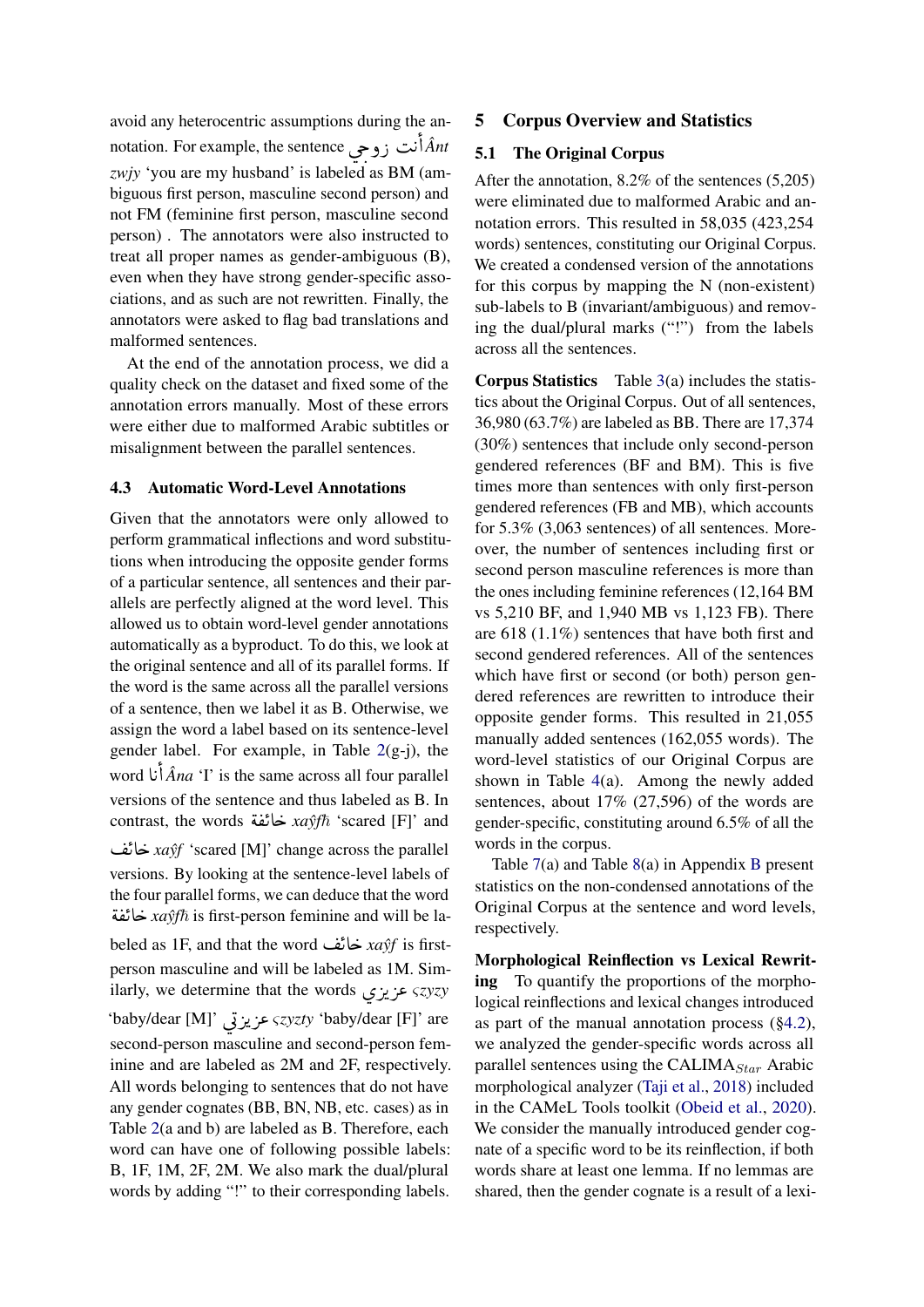<span id="page-6-0"></span>

|                  |         |           | (a)<br><b>Original Corpus</b> |                           |           |  |           |                      | (b)                    |                              |               |                  |       |
|------------------|---------|-----------|-------------------------------|---------------------------|-----------|--|-----------|----------------------|------------------------|------------------------------|---------------|------------------|-------|
|                  |         |           |                               |                           |           |  |           |                      | <b>Balanced Corpus</b> |                              |               |                  |       |
| <b>Sentences</b> |         | Label     |                               | <b>Reinflection Label</b> |           |  | Input     | $\text{Target}_{MM}$ | $Target_{FM}$          | $\operatorname{Target}_{MF}$ | $Target_{FF}$ | <b>Sentences</b> |       |
| 36,980           | 63.7%   | BB        |                               |                           |           |  | ВB        | ВB                   | BB                     | BB                           | ВB            | 36.980           | 46%   |
| 1.123            | 1.9%    | <b>FB</b> |                               | MB                        |           |  | FB        | MB                   | FB                     | MВ                           | FB.           | 3.063            | 3.8%  |
| 1,940            | $3.3\%$ | MВ        |                               | FB                        |           |  | MВ        | <b>MB</b>            | FB                     | MB                           | FB.           | 3.063            | 3.8%  |
| 5.210            | 9%      | BF        |                               | BМ                        |           |  | <b>BF</b> | BМ                   | <b>BM</b>              | BF                           | BF            | 17.374           | 21.6% |
| 12.164           | 21%     | BМ        |                               | <b>BF</b>                 |           |  | BМ        | BМ                   | BM                     | BF                           | BF            | 17.374           | 21.6% |
| 68               | $0.1\%$ | FF        | MF                            | <b>FM</b>                 | <b>MM</b> |  | FF        | <b>MM</b>            | <b>FM</b>              | MF                           | FF            | 618              | 0.8%  |
| 135              | $0.2\%$ | FM        | MM                            | FF                        | MF        |  | <b>FM</b> | MМ                   | FM                     | MF                           | FF            | 618              | 0.8%  |
| 117              | $0.2\%$ | MF        | FF                            | MМ                        | <b>FM</b> |  | MF        | <b>MM</b>            | FM                     | MF                           | FF            | 618              | 0.8%  |
| 298              | $0.5\%$ | MM        | <b>FM</b>                     | MF                        | FF        |  | MM        | <b>MM</b>            | <b>FM</b>              | MF                           | FF            | 618              | 0.8%  |
| 58,035           |         |           |                               |                           |           |  |           |                      |                        |                              |               | 80,326           |       |
|                  |         |           |                               |                           |           |  |           |                      |                        |                              |               |                  |       |

Table 3: Sentence-level statistics of the original corpus (a) and the balanced corpus (b) with its five versions.

<span id="page-6-1"></span>

|         |                                             |    | (a)                    |                                                                 |                        | (b) |    |               |         |         |
|---------|---------------------------------------------|----|------------------------|-----------------------------------------------------------------|------------------------|-----|----|---------------|---------|---------|
|         |                                             |    | <b>Original Corpus</b> |                                                                 | <b>Balanced Corpus</b> |     |    |               |         |         |
|         | <b>Reinflection Label</b><br>Words<br>Label |    |                        | $Target_{MM}$<br>$\text{Target}_{FM}$<br>$Target_{MF}$<br>Input |                        |     |    | $Target_{FF}$ | Words   |         |
| 395,658 | 93.5%                                       | B  |                        | B                                                               | в                      | в   | B  | B             | 538,733 | 90.3%   |
| 1,511   | 0.4%                                        | 1F | 1M                     | 1F                                                              | 1M                     | 1F  | 1M | 1F            | 4.923   | $0.8\%$ |
| 2.716   | 0.6%                                        | 1М | 1F                     | 1М                                                              | 1M                     | 1F  | 1M | 1F            | 4.923   | $0.8\%$ |
| 6.844   | 1.6%                                        | 2F | 2M                     | 2F                                                              | 2M                     | 2M  | 2F | 2F            | 24.110  | $4\%$   |
| 16.525  | 3.9%                                        | 2M | 2F                     | 2M                                                              | 2M                     | 2M  | 2F | 2F            | 24.110  | $4\%$   |
| 423,254 |                                             |    |                        |                                                                 |                        |     |    |               | 596,799 |         |

Table 4: Word-level statistics of the original corpus (a) and the balanced corpus (b) with its five versions.

cal change. If the word or its gender cognate does not get recognized by the morphological analyzer, we look at them manually. Out of the 27,596 newly introduced gender specific words, 26,728 (96.9%) resulted from morphological reinflection, whereas 868 words (3.1%) resulted from lexical rewriting.

# 5.2 The Balanced Corpus

Similarly to [Habash et al.](#page-10-0) [\(2019\)](#page-10-0), to ensure equal gender representation in our dataset, we force balance the corpus by adding the manually rewritten sentences to the Original Corpus and using their original forms as their rewritten forms. This constitutes our Balanced Corpus.

Corpus Statistics The sentence-level statistics of the Balanced Corpus are presented in Table [3\(](#page-6-0)b). This corpus has 80,326 sentences in total. Out of all sentences, 46% (36,980) are marked as BB, whereas sentences with gendered references constituted 54% (43,346 sentences). We introduce five versions of the Balanced Corpus: Input, Target<sub>MM</sub>, Target<sub>*FM*</sub>, Target<sub>*MF*</sub>, and Target<sub>*FF*</sub>. The balanced Input Corpus, includes all the sentences from the Original Corpus in addition to their rewritten forms. The Target<sub>MM</sub> corpus is the masculine-only corpus and it includes sentences that are either invariant/ambiguous or have a first or second person (or both) masculine references. Therefore, it only contains BB, MB, BM, and MM sentences. The Target<sub>MF</sub> corpus is the masculine-feminine corpus and it contains sentences that are either invariant/ambiguous or have first person masculine references, second person feminine references, or first person masculine and second person feminine references (i.e., BB, MB, BF, and MF sentences). The Target*FM* corpus is the feminine-masculine corpus and it contains BB, FB, BM, and FM sentences. Finally, the Target $_{FF}$  corpus is the feminine-only corpus and it contains BB, FB, BF, and FF sentences. All five corpora have the same number of sentences, words, and gendered-specific words. The wordlevel statistics of the Balanced Corpus are shown in Table [4\(](#page-6-1)b). Table [7\(](#page-14-0)b) and Table [8\(](#page-15-0)b) in Appendix [B](#page-14-1) present statistics on the non-condensed annotations of the Balanced Corpus at the sentence and word levels, respectively.

Corpus Splits To aid reproducibility when using APGC v2.0 for various research experiments, we provide train, development, and test splits for all five balanced corpora. Following [Habash et al.](#page-10-0) [\(2019\)](#page-10-0), all five corpora were divided randomly as follows: training (TRAIN: 70% or 57,603 sentences), development (DEV: 10% or 6,647 sentences) and testing (TEST: 20% or 16,076 sentences). We made sure that the splits are balanced and all parallel versions of the sentences are in the same split.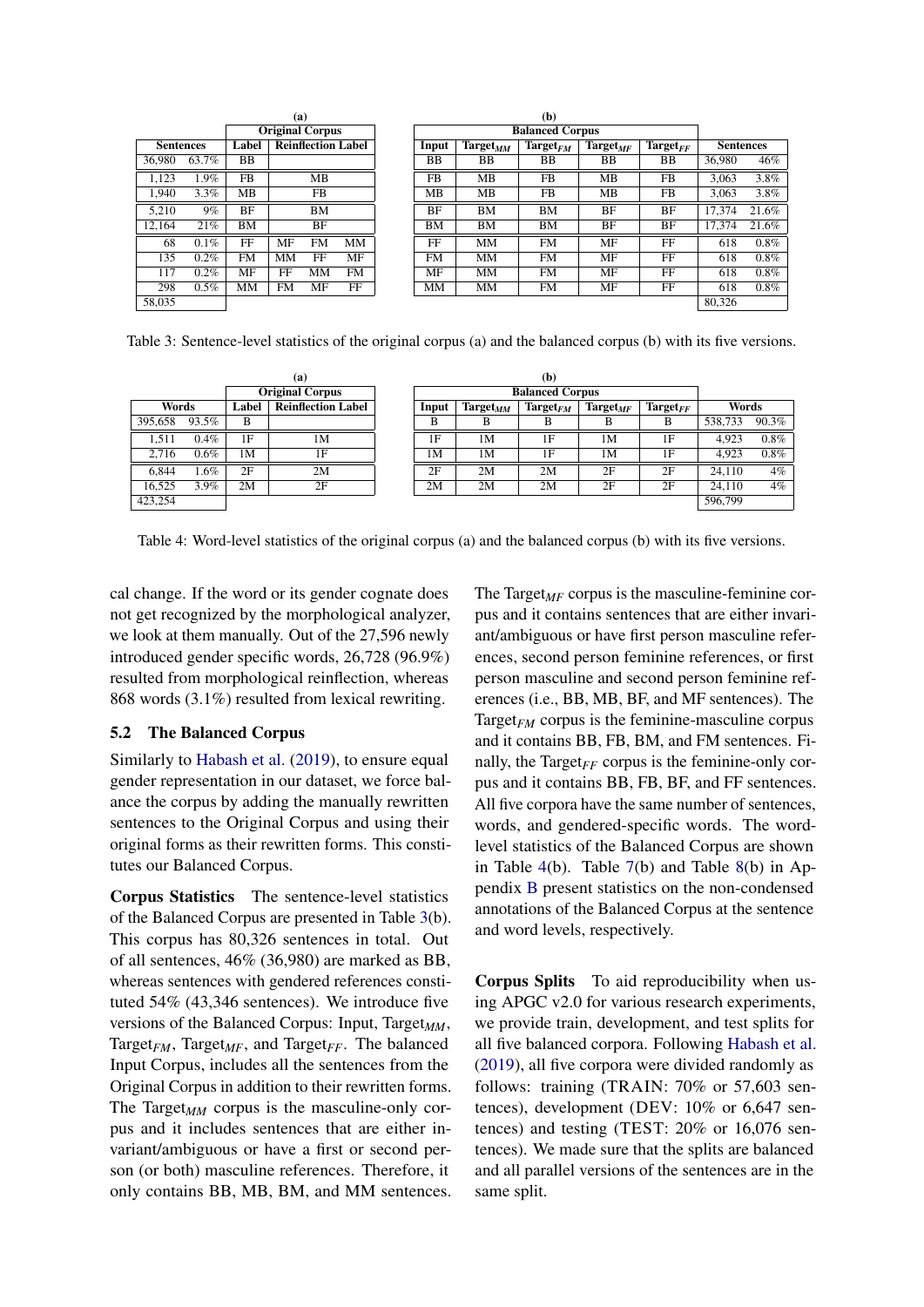# <span id="page-7-0"></span>6 Revisiting the Motivation: Quantifying Bias in Gender-Unaware Machine **Translation**

The efforts to develop APGC v1.0 and APGC v2.0 were motivated by the observation of common gender bias in gender-unaware NLP systems targeting morphologically rich languages, specifically Arabic in our case. In this section, we revisit this motivation and use our newly created corpus to quantify and detect gender bias in machine translation. We translated the English side of the Input balanced corpus to Arabic using the Google Translate API.<sup>[5](#page-7-1)</sup> We chose to use Google Translate because of its popularity, but these experiments can be eas-ily done on any machine translation output.<sup>[6](#page-7-2)</sup> We include Google Translate's outputs in the release of our corpus to encourage research and development on corrective post-editing.

In Tables [5](#page-8-0) and [6,](#page-8-1) we present the English-Arabic Google Translate results in terms of BLEU [\(Pap](#page-10-20)[ineni et al.,](#page-10-20) [2002\)](#page-10-20) using the latest version of Sacre-BLEU [\(Post,](#page-10-21) [2018\)](#page-10-21). All the results are reported in an orthographically normalized space for Alif, Ya, and Ta-Marbuta [\(Habash,](#page-10-17) [2010\)](#page-10-17). We evaluate Google Translate's output against all four balanced target corpora (i.e., Target*MM*, Target*FM*, Target*MF*, Target<sub> $FF$ </sub>) separately as well as in a multi-reference setting. The presented results are organized around different subsets of the Balanced Corpus to allow us to determine the effect of different gender specificity factors in Arabic and English on the results.

### 6.1 Overall Results

To start off, looking at the BLEU scores of all sentences (ALL) in Table [5,](#page-8-0) we notice that the score against the Target<sub>MM</sub> corpus is higher than the score against Target $_{FF}$  (by 2.5 BLEU absolute). Moreover, we notice that the multi-reference BLEU score is a little higher than the score of Target<sub>MM</sub>  $(0.1$  BLEU). This indicates that scores from the evaluation against Target<sub>*FM*</sub>, Target<sub>*MF*</sub>, and Target $_{FF}$  are contributing to the overall increase in the multi-reference evaluation but not that much. From these basic results, we observe that every time an M participant is switched to F,

the BLEU scores drop. This strongly suggests that the machine translation output is biased towards masculine grammatical gender preferences.

# 6.2 Results on Arabic Gender Specific Subsets

The remainder of Table [5](#page-8-0) presents the results organized by Arabic gender-specificity factors. The Arabic invariant/ambiguous (BB) sentences have the same BLEU scores in all conditions because they do not vary across the different Target references. When we compare the BLEU scores of BB sentences with gender specific sentences (ALL - BB), we notice a 0.6 drop in the multi-reference evaluation. This indicates that sentences with gender specific words are harder for Google Translate than gender invariant/ambiguous sentences.

The drop in BLEU scores from BB to ALL - BB for Target<sub>*FF*</sub> is 5.4 BLEU, which is six times the corresponding drop for Target*MM*. Also, the difference between the Target<sub>*MM*</sub> and Target<sub>FF</sub> BLEU scores for (ALL - BB) is almost double the difference for ALL (4.5 vs 2.5). By grouping the Arabic gender-marked sentences (ALL - BB) based on the variation of the first and second person gendered references (i.e., BM, BF, MB, FB, MM, FM, MF, and FF), we again observe that every time an M participant is switched to F, the BLEU scores drop. In the most extreme case of gender specific references in both first and second person (last row in Table [5\)](#page-8-0), the difference between  $Target_{MM}$  and Target $_{FF}$  in BLEU scores is 6.2. Therefore, we can deduce that Google Translate's Arabic outputs are biased against feminine target users compared to masculine users.

# 6.3 Results on English Gender Specific Subsets

While our evaluation setup assumes that Google's Arabic translations could have come from translating sentences in any language into Arabic, we acknowledge that some of the English sentences may be gender specific and the bias we are observing might be caused by such sentences. In this section, we delve into studying the bias in the Arabic translations of gender specific English sentences.

Gender in English is usually expressed referentially through third person pronouns (he, she, they) or lexically using gender specific nouns (e.g., mother, son, etc.) [\(Cao and Daumé III,](#page-9-11) [2020\)](#page-9-11). As our parallel gender corpus was only annotated for first and second person gendered Arabic references,

<span id="page-7-1"></span><sup>5</sup><https://cloud.google.com/translate> on September 15<sup>th</sup>, 2021

<span id="page-7-2"></span><sup>&</sup>lt;sup>6</sup>It should be noted with admiration that the Google Translate team has done a lot of work on the front of fighting gender bias, e.g., generating multiple gendered translation for some language pairs [\(Johnson,](#page-10-22) [2020\)](#page-10-22). To date Arabic is not one of these languages.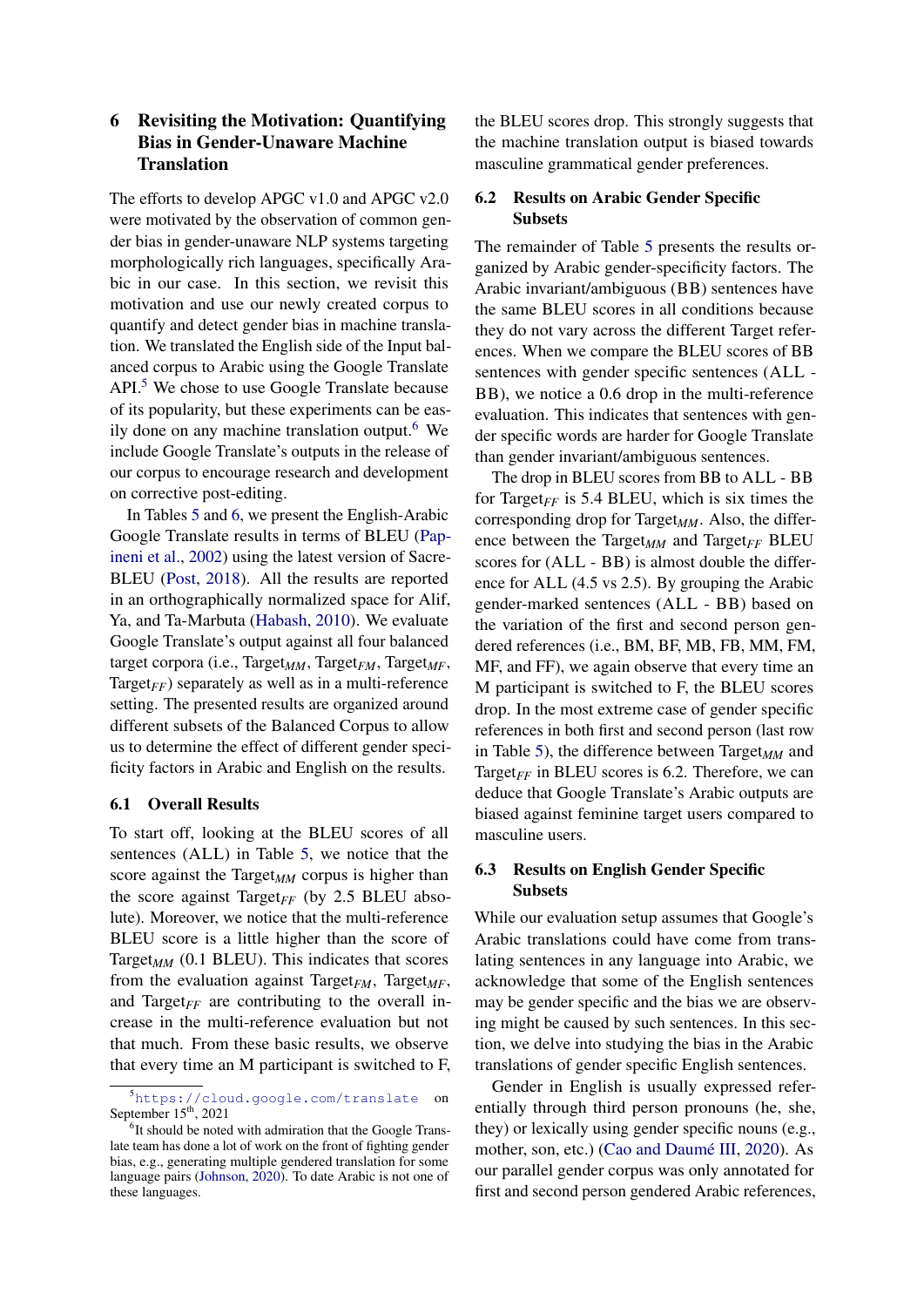<span id="page-8-0"></span>

| <b>Selected</b><br>Sentences $ar$ |        |      |      |      |      | Count   Target <sub>MM</sub>   Target <sub>FM</sub>   Target <sub>MF</sub>   Target <sub>FF</sub>    Multi-Reference |
|-----------------------------------|--------|------|------|------|------|----------------------------------------------------------------------------------------------------------------------|
| <b>ALL</b>                        | 80,326 | 13.5 | 13.1 | 11.4 | 11.0 | 13.6                                                                                                                 |
| <b>BB</b>                         | 36,980 | 14.0 | 14.0 | 14.0 | 14.0 | 14.0                                                                                                                 |
| ALL - BB                          | 43,346 | 13.1 | 12.4 | 9.3  | 8.6  | 13.4                                                                                                                 |
| <b>BM</b><br><b>BF</b>            | 34,748 | 13.1 | 13.1 | 8.6  | 8.6  | 13.3                                                                                                                 |
| MB<br><b>FB</b>                   | 6,126  | 12.9 | 9.6  | 12.9 | 9.6  | 13.6                                                                                                                 |
| MМ<br>FM MF FF                    | 2,472  | 12.9 | 9.5  | 9.5  | 6.7  | 13.5                                                                                                                 |

Table 5: BLEU results (all Alif/Ya/Ta-Marbuta normalized) of the English-Arabic Google Translate output for the balanced input corpus against the four balanced target corpora.

<span id="page-8-1"></span>

| Selected<br>Sentences $_{ar}$ | <b>Selected</b><br>$\lvert$ Sentences <sub>en</sub> |        |      |      |      |      | Count   Target <sub>MM</sub>   Target <sub>FM</sub>   Target <sub>MF</sub>   Target <sub>FF</sub>    Multi-Reference |
|-------------------------------|-----------------------------------------------------|--------|------|------|------|------|----------------------------------------------------------------------------------------------------------------------|
| ALL - BB                      | $ALL_{en}$                                          | 43,346 | 13.1 | 12.4 | 9.3  | 8.6  | 13.4                                                                                                                 |
| ALL - BB                      | $B_{en}$                                            | 39,484 | 13.1 | 12.4 | 9.2  | 8.5  | 13.3                                                                                                                 |
| ALL - BB                      | $\mathrm{M}_{en}$                                   | 2,606  | 14.1 | 13.0 | 9.6  | 8.5  | 14.2                                                                                                                 |
| ALL - BB                      | ${\rm F}_{en}$                                      | 1,256  | 10.8 | 11.1 | 10.0 | 10.4 | 13.2                                                                                                                 |

Table 6: BLEU results (all Alif/Ya/Ta-Marbuta normalized) of the English-Arabic Google Translate output for the English sentences corresponding to gender specific (ALL - BB) Arabic sentences as in Table [5.](#page-8-0)

we only focus on English sentences that contain gender specific nouns. We focus on the OpenSubtitles 2018 English sentences corresponding to the gender specific (ALL - BB) Arabic sentences in our Balanced Corpus (43,346 sentences). We tokenized each English sentence and obtained the partof-speech tags of its tokens using spaCy [\(SpaCy,](#page-11-21) [2017\)](#page-11-21). Out of 43,346 sentences, 24,350 contained at least one noun. We annotated these English nouns' lemmas (4,138 unique lemmas) manually as either Ben (ambiguous, e.g., *teacher, scientist, prostitute*), Men (masculine, e.g., *father, policeman, brother*), or  $F_{en}$  (feminine, e.g., *mother, queen, waitress*). Out of the 4,138 lemmas, 97.4% (4,032) were labeled as  $B_{en}$ , 1.4% (60) were labeled as  $M_{en}$ , and 1.1% (46) were labeled as  $F_{en}$ . The list of all the English gender-specific noun lemmas is in Appendix [C.](#page-15-1)

Using the annotated English nouns, we labeled the English sentences based on the gender of their nouns as follows: if a sentence has only  $F_{en}$  or  $(B_{en}$  and  $F_{en}$ ) nouns, it is labeled as  $F_{en}$ . If a sentence has only  $M_{en}$  or ( $B_{en}$  and  $M_{en}$ ) nouns, it is labeled as  $M_{en}$ . All other sentences are labeled as  $B_{en}$ . This is clearly a rough approach since we do not label the sentences by the first and second person gender reference. This resulted in 39,484 (91.1%)  $B_{en}$  sentences, 2,606 (6%)  $M_{en}$  sentences, and 1,256 (2.9%)  $F_{en}$  sentences. We include the English sentence labels in our released corpus to support further research on this topic. The results on these subsets are in Table [6,](#page-8-1) which presents the BLEU scores of Google's Arabic translations against our four balanced Target corpora (including multi-reference).

Examining the BLEU scores of the  $B_{en}$  sentences, we notice that they are almost identical to the BLEU scores of the  $ALL_{en}$  sentences (i.e. ALL - BB), which is expected as they are the majority subset. Moreover, although all of the English sentences in this subset did not have any gender specific nouns, the BLEU score of Google Translate's output against the  $Target_{MM}$  sentences is significantly higher than score against the Target $_{FF}$ sentences (4.6 BLEU). This highlights the bias of Google Translate towards masculine users compared to their feminine counterparts when English sentences are invariant or ambiguous gender-wise.

When we consider the BLEU scores of the  $M_{en}$ sentences, we observe an expected increase in the scores across the all target corpora with M targets. As for the  $F_{en}$  sentences, we also observe an expected increase for Target*FF* paired with a decrease for Target*MM*. But even here, the Target*MM* BLEU score is still slightly higher that the Target $_{FF}$  BLEU score.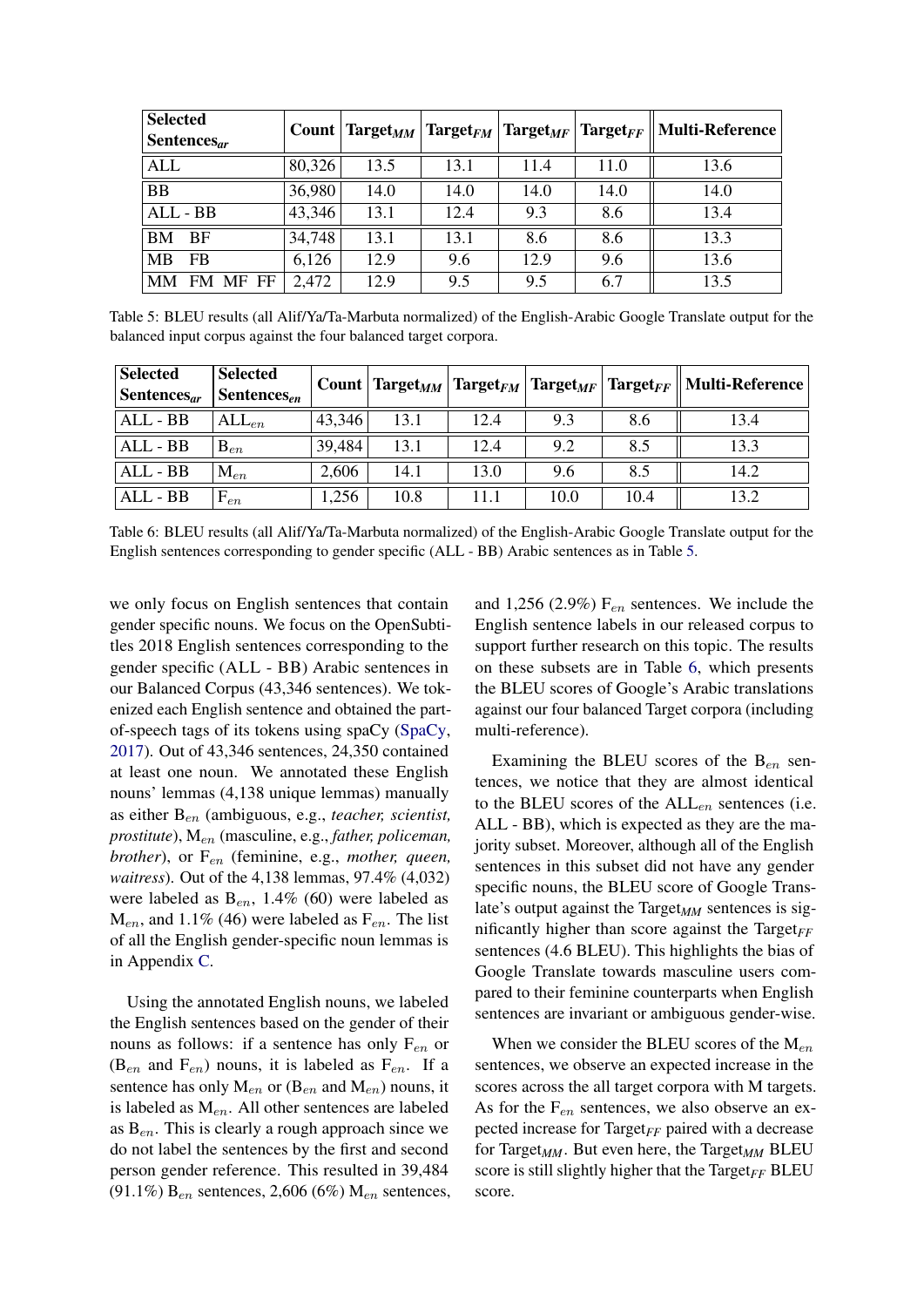# <span id="page-9-1"></span>7 Conclusion and Future Work

We presented APGC v2.0, a new Arabic parallel corpus for gender identification and rewriting in contexts involving one or two target users (I and/or You) with independent grammatical gender preferences. We provided a detailed description of the selection and annotation process we did to create such a corpus. Furthermore, we showed that our corpus can be used to study and quantify the degree and type of gender biases and stereotypes that are embedded in and amplified by one of state-of-theart commercial machine translation systems.

In future work, we plan to extend our corpus to other languages and dialectal varieties. By building our corpus and making it publicly available, we hope to encourage research on gender identification, controlled generation, and post-editing rewrite systems that could be used to personalize NLP applications based on their end users' preferences.

### Acknowledgements

We thank Ramitechs for their help in the annotation process. We would like to thank Go Inoue and Salam Khalifa for the helpful and insightful conversations.

# Ethical Considerations

Our dataset is intended to aid the development of gender identification, controlled generation, and post-editing rewrite systems that could be used to personalize NLP applications and provide users with the correct outputs based on their grammatical gender preferences. We acknowledge that by limiting the choice of gender expression to the grammatical gender choices in Arabic, we exclude other alternatives such as non-binary gender or no-gender expressions. We are not aware of any sociolinguistics published research that discusses such alternatives for Arabic, although there are growing grassroots efforts, e.g., the Ebdal Project for Queer Language and Translation.<sup>[7](#page-9-12)</sup>

### References

<span id="page-9-9"></span>Bashar Alhafni, Nizar Habash, and Houda Bouamor. 2020. [Gender-aware reinflection using linguistically](https://www.aclweb.org/anthology/2020.gebnlp-1.12) [enhanced neural models.](https://www.aclweb.org/anthology/2020.gebnlp-1.12) In *Proceedings of the Second Workshop on Gender Bias in Natural Language Processing*, pages 139–150, Barcelona, Spain (Online). Association for Computational Linguistics.

<span id="page-9-12"></span><sup>7</sup>[https://www.facebook.com/](https://www.facebook.com/EbdalProject/) [EbdalProject/](https://www.facebook.com/EbdalProject/)

- <span id="page-9-10"></span>Sarah Alkuhlani and Nizar Habash. 2011. [A corpus](https://www.aclweb.org/anthology/P11-2062) [for modeling morpho-syntactic agreement in Arabic:](https://www.aclweb.org/anthology/P11-2062) [Gender, number and rationality.](https://www.aclweb.org/anthology/P11-2062) In *Proceedings of the 49th Annual Meeting of the Association for Computational Linguistics: Human Language Technologies*, pages 357–362, Portland, Oregon, USA.
- <span id="page-9-0"></span>Su Lin Blodgett, Solon Barocas, Hal Daumé III, and Hanna Wallach. 2020. [Language \(technology\) is](https://doi.org/10.18653/v1/2020.acl-main.485) [power: A critical survey of "bias" in NLP.](https://doi.org/10.18653/v1/2020.acl-main.485) In *Proceedings of the 58th Annual Meeting of the Association for Computational Linguistics*, pages 5454– 5476, Online. Association for Computational Linguistics.
- <span id="page-9-8"></span>Tolga Bolukbasi, Kai-Wei Chang, James Zou, Venkatesh Saligrama, and Adam Kalai. 2016. [Man is to computer programmer as woman is to](http://arxiv.org/abs/1607.06520) [homemaker? debiasing word embeddings.](http://arxiv.org/abs/1607.06520)
- <span id="page-9-7"></span>Shikha Bordia and Samuel R. Bowman. 2019. [Identify](https://doi.org/10.18653/v1/N19-3002)[ing and reducing gender bias in word-level language](https://doi.org/10.18653/v1/N19-3002) [models.](https://doi.org/10.18653/v1/N19-3002) In *Proceedings of the 2019 Conference of the North American Chapter of the Association for Computational Linguistics: Student Research Workshop*, pages 7–15, Minneapolis, Minnesota.
- <span id="page-9-11"></span>Yang Trista Cao and Hal Daumé III. 2020. [Toward](https://doi.org/10.18653/v1/2020.acl-main.418) [gender-inclusive coreference resolution.](https://doi.org/10.18653/v1/2020.acl-main.418) In *Proceedings of the 58th Annual Meeting of the Association for Computational Linguistics*, pages 4568–4595, Online. Association for Computational Linguistics.
- <span id="page-9-5"></span>Amanda Cercas Curry, Judy Robertson, and Verena Rieser. 2020. [Conversational assistants and gender](https://www.aclweb.org/anthology/2020.gebnlp-1.7) [stereotypes: Public perceptions and desiderata for](https://www.aclweb.org/anthology/2020.gebnlp-1.7) [voice personas.](https://www.aclweb.org/anthology/2020.gebnlp-1.7) In *Proceedings of the Second Workshop on Gender Bias in Natural Language Processing*, pages 72–78, Barcelona, Spain (Online). Association for Computational Linguistics.
- <span id="page-9-4"></span>Chloe Ciora, Nur Iren, and Malihe Alikhani. 2021. [Ex](https://aclanthology.org/2021.inlg-1.7)[amining covert gender bias: A case study in Turk](https://aclanthology.org/2021.inlg-1.7)[ish and English machine translation models.](https://aclanthology.org/2021.inlg-1.7) In *Proceedings of the 14th International Conference on Natural Language Generation*, pages 55–63, Aberdeen, Scotland, UK. Association for Computational Linguistics.
- <span id="page-9-3"></span>Marta R. Costa-jussà and Adrià de Jorge. 2020. [Fine-tuning neural machine translation on gender](https://www.aclweb.org/anthology/2020.gebnlp-1.3)[balanced datasets.](https://www.aclweb.org/anthology/2020.gebnlp-1.3) In *Proceedings of the Second Workshop on Gender Bias in Natural Language Processing*, pages 26–34, Barcelona, Spain (Online). Association for Computational Linguistics.
- <span id="page-9-6"></span>Emily Dinan, Angela Fan, Adina Williams, Jack Urbanek, Douwe Kiela, and Jason Weston. 2020. [Queens are powerful too: Mitigating gender bias in](https://doi.org/10.18653/v1/2020.emnlp-main.656) [dialogue generation.](https://doi.org/10.18653/v1/2020.emnlp-main.656) In *Proceedings of the 2020 Conference on Empirical Methods in Natural Language Processing (EMNLP)*, pages 8173–8188, Online. Association for Computational Linguistics.
- <span id="page-9-2"></span>Mostafa Elaraby, Ahmed Y. Tawfik, Mahmoud Khaled, Hany Hassan, and Aly Osama. 2018. [Gender aware](https://doi.org/10.1109/ICNLSP.2018.8374387) [spoken language translation applied to english](https://doi.org/10.1109/ICNLSP.2018.8374387)[arabic.](https://doi.org/10.1109/ICNLSP.2018.8374387) In *2018 2nd International Conference on Natural Language and Speech Processing (IC-NLSP)*, pages 1–6.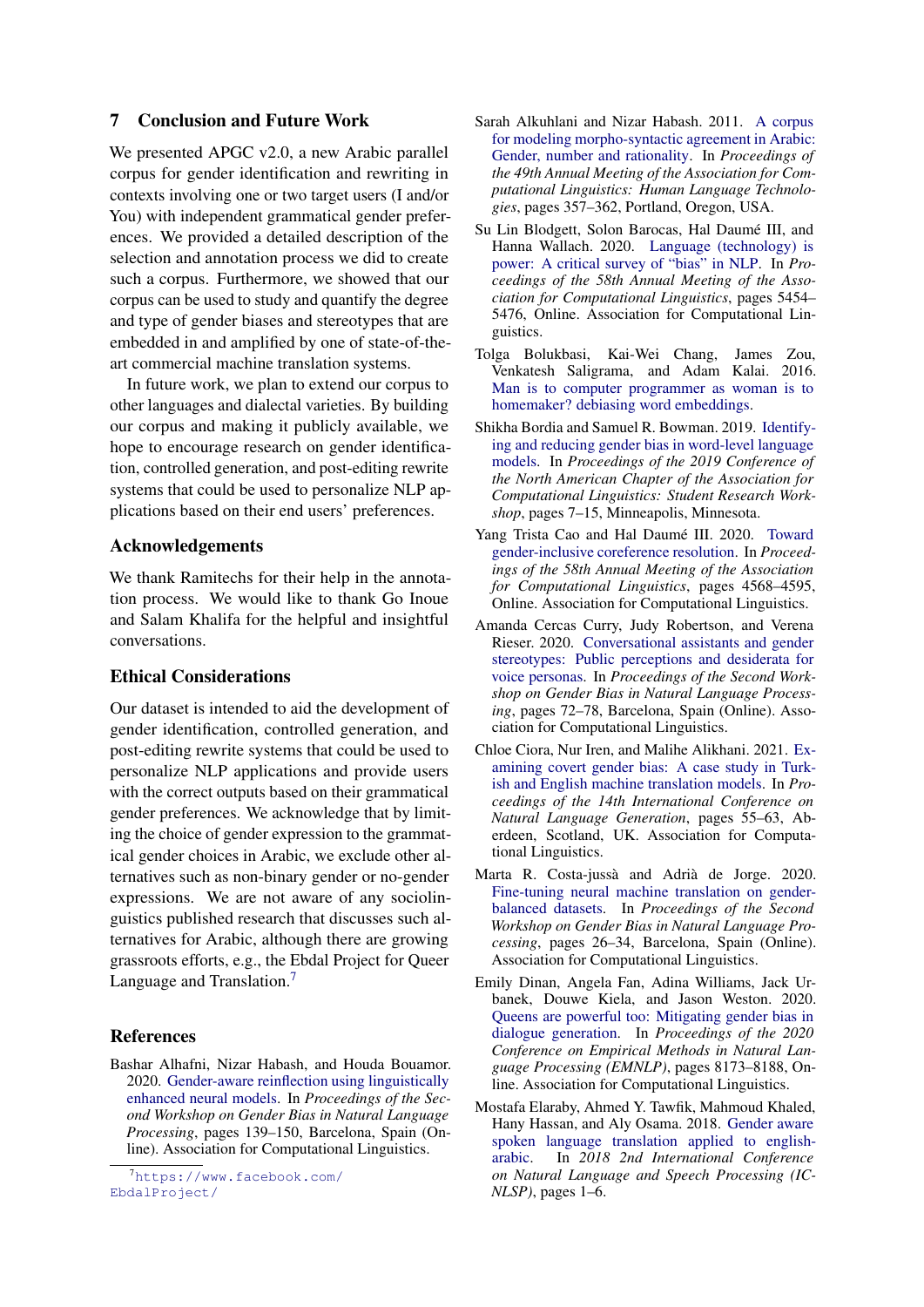- <span id="page-10-5"></span>Joel Escudé Font and Marta R. Costa-jussà. 2019. [Equalizing gender bias in neural machine transla](https://doi.org/10.18653/v1/W19-3821)[tion with word embeddings techniques.](https://doi.org/10.18653/v1/W19-3821) In *Proceedings of the First Workshop on Gender Bias in Natural Language Processing*, pages 147–154, Florence, Italy. Association for Computational Linguistics.
- <span id="page-10-12"></span>Hila Gonen and Yoav Goldberg. 2019. [Lipstick on a](http://arxiv.org/abs/1903.03862) [pig: Debiasing methods cover up systematic gender](http://arxiv.org/abs/1903.03862) [biases in word embeddings but do not remove them.](http://arxiv.org/abs/1903.03862)
- <span id="page-10-6"></span>Hila Gonen and Kellie Webster. 2020. [Automatically](https://doi.org/10.18653/v1/2020.findings-emnlp.180) [identifying gender issues in machine translation us](https://doi.org/10.18653/v1/2020.findings-emnlp.180)[ing perturbations.](https://doi.org/10.18653/v1/2020.findings-emnlp.180) In *Findings of the Association for Computational Linguistics: EMNLP 2020*, pages 1991–1995, Online. Association for Computational Linguistics.
- <span id="page-10-0"></span>Nizar Habash, Houda Bouamor, and Christine Chung. 2019. [Automatic gender identification and reinflec](https://doi.org/10.18653/v1/W19-3822)[tion in Arabic.](https://doi.org/10.18653/v1/W19-3822) In *Proceedings of the First Workshop on Gender Bias in Natural Language Processing*, pages 155–165, Florence, Italy.
- <span id="page-10-3"></span>Nizar Habash, Abdelhadi Soudi, and Tim Buckwalter. 2007. On Arabic Transliteration. In A. van den Bosch and A. Soudi, editors, *Arabic Computational Morphology: Knowledge-based and Empirical Methods*, pages 15–22. Springer, Netherlands.
- <span id="page-10-17"></span>Nizar Y Habash. 2010. *Introduction to Arabic natural language processing*, volume 3. Morgan & Claypool Publishers.
- <span id="page-10-15"></span>Rowan Hall Maudslay, Hila Gonen, Ryan Cotterell, and Simone Teufel. 2019. [It's all in the name: Mit](https://doi.org/10.18653/v1/D19-1530)[igating gender bias with name-based counterfactual](https://doi.org/10.18653/v1/D19-1530) [data substitution.](https://doi.org/10.18653/v1/D19-1530) In *Proceedings of the 2019 Conference on Empirical Methods in Natural Language Processing and the 9th International Joint Conference on Natural Language Processing (EMNLP-IJCNLP)*, pages 5267–5275, Hong Kong, China.
- <span id="page-10-22"></span>Melvin Johnson. 2020. [A scalable approach to reduc](https://ai.googleblog.com/2020/04/a-scalable-approach-to-reducing-gender.html)[ing gender bias in google translate.](https://ai.googleblog.com/2020/04/a-scalable-approach-to-reducing-gender.html) Google AI Blog.
- <span id="page-10-16"></span>Pierre Lison and Jörg Tiedemann. 2016. [OpenSub](https://www.aclweb.org/anthology/L16-1147)[titles2016: Extracting large parallel corpora from](https://www.aclweb.org/anthology/L16-1147) [movie and TV subtitles.](https://www.aclweb.org/anthology/L16-1147) In *Proceedings of the Tenth International Conference on Language Resources and Evaluation (LREC'16)*, pages 923–929, Portorož, Slovenia. European Language Resources Association (ELRA).
- <span id="page-10-7"></span>Haochen Liu, Jamell Dacon, Wenqi Fan, Hui Liu, Zitao Liu, and Jiliang Tang. 2020a. [Does gender matter?](https://doi.org/10.18653/v1/2020.coling-main.390) [towards fairness in dialogue systems.](https://doi.org/10.18653/v1/2020.coling-main.390) In *Proceedings of the 28th International Conference on Computational Linguistics*, pages 4403–4416, Barcelona, Spain (Online). International Committee on Computational Linguistics.
- <span id="page-10-8"></span>Haochen Liu, Wentao Wang, Yiqi Wang, Hui Liu, Zitao Liu, and Jiliang Tang. 2020b. [Mitigating gender](https://doi.org/10.18653/v1/2020.emnlp-main.64) [bias for neural dialogue generation with adversarial](https://doi.org/10.18653/v1/2020.emnlp-main.64) [learning.](https://doi.org/10.18653/v1/2020.emnlp-main.64) In *Proceedings of the 2020 Conference on Empirical Methods in Natural Language Processing (EMNLP)*, pages 893–903, Online. Association for Computational Linguistics.
- <span id="page-10-9"></span>Kaiji Lu, Piotr Mardziel, Fangjing Wu, Preetam Amancharla, and Anupam Datta. 2018. [Gender bias in](http://arxiv.org/abs/1807.11714) [neural natural language processing.](http://arxiv.org/abs/1807.11714)
- <span id="page-10-1"></span>Anne Maass and Luciano Arcuri. 1996. Language and stereotyping. *Stereotypes and stereotyping*, pages 193–226.
- <span id="page-10-13"></span>Thomas Manzini, Yao Chong Lim, Yulia Tsvetkov, and Alan W Black. 2019. [Black is to criminal as cau](http://arxiv.org/abs/1904.04047)[casian is to police: Detecting and removing multi](http://arxiv.org/abs/1904.04047)[class bias in word embeddings.](http://arxiv.org/abs/1904.04047)
- <span id="page-10-11"></span>Ninareh Mehrabi, Thamme Gowda, Fred Morstatter, Nanyun Peng, and Aram Galstyan. 2019. [Man is to](http://arxiv.org/abs/1910.10872) [person as woman is to location: Measuring gender](http://arxiv.org/abs/1910.10872) [bias in named entity recognition.](http://arxiv.org/abs/1910.10872)
- <span id="page-10-2"></span>Michela Menegatti and Monica Rubini. 2017. Gender bias and sexism in language. In *Oxford Research Encyclopedia of Communication*. Oxford University Press.
- <span id="page-10-14"></span>Amit Moryossef, Roee Aharoni, and Yoav Goldberg. 2019. [Filling gender & number gaps in neural ma](https://doi.org/10.18653/v1/W19-3807)[chine translation with black-box context injection.](https://doi.org/10.18653/v1/W19-3807) In *Proceedings of the First Workshop on Gender Bias in Natural Language Processing*, pages 49–54, Florence, Italy.
- <span id="page-10-19"></span>Ossama Obeid, Nasser Zalmout, Salam Khalifa, Dima Taji, Mai Oudah, Bashar Alhafni, Go Inoue, Fadhl Eryani, Alexander Erdmann, and Nizar Habash. 2020. [CAMeL tools: An open source python toolkit](https://www.aclweb.org/anthology/2020.lrec-1.868) [for Arabic natural language processing.](https://www.aclweb.org/anthology/2020.lrec-1.868) In *Proceedings of The 12th Language Resources and Evaluation Conference*, pages 7022–7032, Marseille, France. European Language Resources Association.
- <span id="page-10-20"></span>Kishore Papineni, Salim Roukos, Todd Ward, and Wei-Jing Zhu. 2002. BLEU: a Method for Automatic Evaluation of Machine Translation. In *Proceedings of the Conference of the Association for Computational Linguistics (ACL)*, pages 311–318, Philadelphia, Pennsylvania, USA.
- <span id="page-10-18"></span>Arfath Pasha, Mohamed Al-Badrashiny, Mona Diab, Ahmed El Kholy, Ramy Eskander, Nizar Habash, Manoj Pooleery, Owen Rambow, and Ryan Roth. 2014. Madamira: A fast, comprehensive tool for morphological analysis and disambiguation of Arabic. In *Proceedings of the Language Resources and Evaluation Conference (LREC)*, pages 1094–1101, Reykjavik, Iceland.
- <span id="page-10-21"></span>Matt Post. 2018. [A call for clarity in reporting BLEU](https://doi.org/10.18653/v1/W18-6319) [scores.](https://doi.org/10.18653/v1/W18-6319) In *Proceedings of the Third Conference on Machine Translation: Research Papers*, pages 186– 191, Brussels, Belgium.
- <span id="page-10-4"></span>Ella Rabinovich, Raj Nath Patel, Shachar Mirkin, Lucia Specia, and Shuly Wintner. 2017. [Personal](https://www.aclweb.org/anthology/E17-1101)[ized machine translation: Preserving original author](https://www.aclweb.org/anthology/E17-1101) [traits.](https://www.aclweb.org/anthology/E17-1101) In *Proceedings of the 15th Conference of the European Chapter of the Association for Computational Linguistics: Volume 1, Long Papers*, pages 1074–1084, Valencia, Spain.
- <span id="page-10-10"></span>Rachel Rudinger, Jason Naradowsky, Brian Leonard, and Benjamin Van Durme. 2018. [Gender bias in](https://doi.org/10.18653/v1/N18-2002) [coreference resolution.](https://doi.org/10.18653/v1/N18-2002) In *Proceedings of the 2018*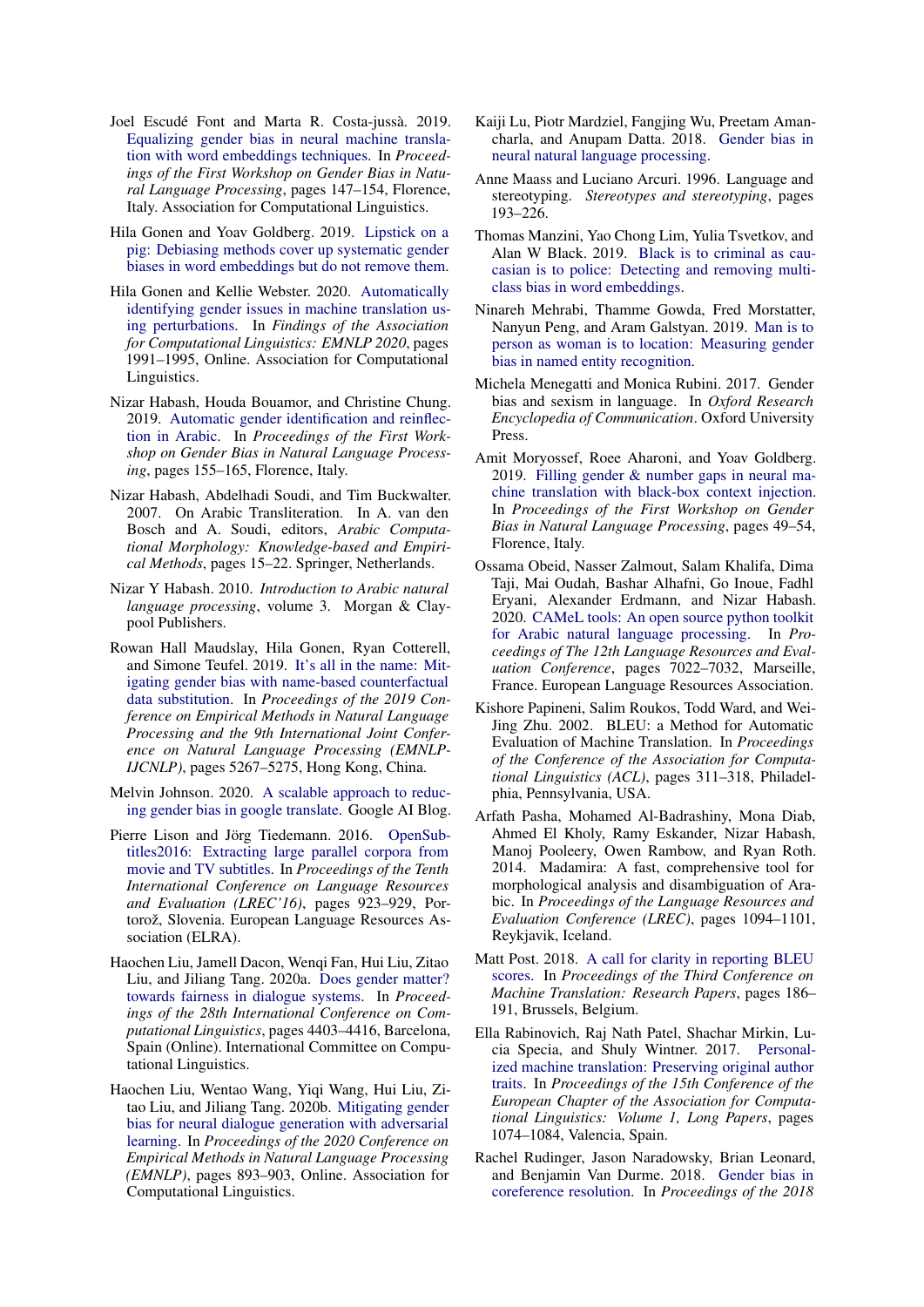*Conference of the North American Chapter of the Association for Computational Linguistics: Human Language Technologies, Volume 2 (Short Papers)*, pages 8–14, New Orleans, Louisiana.

- <span id="page-11-3"></span>Danielle Saunders and Bill Byrne. 2020. [Reducing gen](https://doi.org/10.18653/v1/2020.acl-main.690)[der bias in neural machine translation as a domain](https://doi.org/10.18653/v1/2020.acl-main.690) [adaptation problem.](https://doi.org/10.18653/v1/2020.acl-main.690) In *Proceedings of the 58th Annual Meeting of the Association for Computational Linguistics*, pages 7724–7736, Online. Association for Computational Linguistics.
- <span id="page-11-4"></span>Danielle Saunders, Rosie Sallis, and Bill Byrne. 2020. [Neural machine translation doesn't translate gender](https://www.aclweb.org/anthology/2020.gebnlp-1.4) [coreference right unless you make it.](https://www.aclweb.org/anthology/2020.gebnlp-1.4) In *Proceedings of the Second Workshop on Gender Bias in Natural Language Processing*, pages 35–43, Barcelona, Spain (Online). Association for Computational Linguistics.
- <span id="page-11-6"></span>Danielle Saunders, Rosie Sallis, and Bill Byrne. 2021. [First the worst: Finding better gender translations](http://arxiv.org/abs/2104.07429) [during beam search.](http://arxiv.org/abs/2104.07429)
- <span id="page-11-7"></span>Beatrice Savoldi, Marco Gaido, Luisa Bentivogli, Matteo Negri, and Marco Turchi. 2021. [Gender bias in](http://arxiv.org/abs/2104.06001) [machine translation.](http://arxiv.org/abs/2104.06001)
- <span id="page-11-9"></span>Emily Sheng, Josh Arnold, Zhou Yu, Kai-Wei Chang, and Nanyun Peng. 2021a. [Revealing persona biases](http://arxiv.org/abs/2104.08728) [in dialogue systems.](http://arxiv.org/abs/2104.08728)
- <span id="page-11-10"></span>Emily Sheng, Kai-Wei Chang, Premkumar Natarajan, and Nanyun Peng. 2019. [The woman worked as](https://doi.org/10.18653/v1/D19-1339) [a babysitter: On biases in language generation.](https://doi.org/10.18653/v1/D19-1339) In *Proceedings of the 2019 Conference on Empirical Methods in Natural Language Processing and the 9th International Joint Conference on Natural Language Processing (EMNLP-IJCNLP)*, pages 3407– 3412, Hong Kong, China.
- <span id="page-11-8"></span>Emily Sheng, Kai-Wei Chang, Premkumar Natarajan, and Nanyun Peng. 2021b. ["nice try, kiddo": Investi](http://arxiv.org/abs/2010.12820)[gating ad hominems in dialogue responses.](http://arxiv.org/abs/2010.12820)
- <span id="page-11-21"></span>SpaCy. 2017. spacy - industrial-strength natural language processing in python.
- <span id="page-11-5"></span>Artūrs Stafanovičs, Toms Bergmanis, and Mārcis Pinnis. 2020. [Mitigating gender bias in machine trans](http://arxiv.org/abs/2010.06203)[lation with target gender annotations.](http://arxiv.org/abs/2010.06203)
- <span id="page-11-2"></span>Gabriel Stanovsky, Noah A. Smith, and Luke Zettlemoyer. 2019. [Evaluating gender bias in machine](https://doi.org/10.18653/v1/P19-1164) [translation.](https://doi.org/10.18653/v1/P19-1164) In *Proceedings of the 57th Annual Meeting of the Association for Computational Linguistics*, pages 1679–1684, Florence, Italy.
- <span id="page-11-0"></span>Tony Sun, Andrew Gaut, Shirlyn Tang, Yuxin Huang, Mai ElSherief, Jieyu Zhao, Diba Mirza, Elizabeth Belding, Kai-Wei Chang, and William Yang Wang. 2019. [Mitigating gender bias in natural language](https://doi.org/10.18653/v1/P19-1159) [processing: Literature review.](https://doi.org/10.18653/v1/P19-1159) In *Proceedings of the 57th Annual Meeting of the Association for Computational Linguistics*, pages 1630–1640, Florence, Italy. Association for Computational Linguistics.
- <span id="page-11-17"></span>Tony Sun, Kellie Webster, Apu Shah, William Yang Wang, and Melvin Johnson. 2021. [They, them,](http://arxiv.org/abs/2102.06788) [theirs: Rewriting with gender-neutral english.](http://arxiv.org/abs/2102.06788)
- <span id="page-11-20"></span>Dima Taji, Salam Khalifa, Ossama Obeid, Fadhl Eryani, and Nizar Habash. 2018. An Arabic Morphological Analyzer and Generator with Copious Features. In *Proceedings of the Fifteenth Workshop on Computational Research in Phonetics, Phonology, and Morphology (SIGMORPHON)*, pages 140– 150.
- <span id="page-11-16"></span>Eva Vanmassenhove, Chris Emmery, and Dimitar Shterionov. 2021. [Neutral rewriter: A rule-based and](http://arxiv.org/abs/2109.06105) [neural approach to automatic rewriting into gender](http://arxiv.org/abs/2109.06105)[neutral alternatives.](http://arxiv.org/abs/2109.06105)
- <span id="page-11-1"></span>Eva Vanmassenhove, Christian Hardmeier, and Andy Way. 2018. [Getting gender right in neural machine](https://doi.org/10.18653/v1/D18-1334) [translation.](https://doi.org/10.18653/v1/D18-1334) In *Proceedings of the 2018 Conference on Empirical Methods in Natural Language Processing*, pages 3003–3008, Brussels, Belgium.
- <span id="page-11-18"></span>Eva Vanmassenhove and Johanna Monti. 2021. [gENder-IT: An annotated English-Italian parallel](https://doi.org/10.18653/v1/2021.gebnlp-1.1) [challenge set for cross-linguistic natural gender phe](https://doi.org/10.18653/v1/2021.gebnlp-1.1)[nomena.](https://doi.org/10.18653/v1/2021.gebnlp-1.1) In *Proceedings of the 3rd Workshop on Gender Bias in Natural Language Processing*, pages 1–7, Online. Association for Computational Linguistics.
- <span id="page-11-11"></span>Jesse Vig, Sebastian Gehrmann, Yonatan Belinkov, Sharon Qian, Daniel Nevo, Yaron Singer, and Stuart Shieber. 2020. [Investigating gender bias in lan](https://proceedings.neurips.cc/paper/2020/file/92650b2e92217715fe312e6fa7b90d82-Paper.pdf)[guage models using causal mediation analysis.](https://proceedings.neurips.cc/paper/2020/file/92650b2e92217715fe312e6fa7b90d82-Paper.pdf) In *Advances in Neural Information Processing Systems*, volume 33, pages 12388–12401. Curran Associates, Inc.
- <span id="page-11-19"></span>Wajdi Zaghouani, Behrang Mohit, Nizar Habash, Ossama Obeid, Nadi Tomeh, Alla Rozovskaya, Noura Farra, Sarah Alkuhlani, and Kemal Oflazer. 2014. Large Scale Arabic Error Annotation: Guidelines and Framework. In *Proceedings of the Language Resources and Evaluation Conference (LREC)*, Reykjavik, Iceland.
- <span id="page-11-14"></span>Jieyu Zhao, Subhabrata Mukherjee, Saghar Hosseini, Kai-Wei Chang, and Ahmed Hassan Awadallah. 2020. [Gender bias in multilingual embeddings and](http://arxiv.org/abs/2005.00699) [cross-lingual transfer.](http://arxiv.org/abs/2005.00699)
- <span id="page-11-12"></span>Jieyu Zhao, Tianlu Wang, Mark Yatskar, Vicente Ordonez, and Kai-Wei Chang. 2018a. [Gender bias](https://doi.org/10.18653/v1/N18-2003) [in coreference resolution: Evaluation and debiasing](https://doi.org/10.18653/v1/N18-2003) [methods.](https://doi.org/10.18653/v1/N18-2003) In *Proceedings of the 2018 Conference of the North American Chapter of the Association for Computational Linguistics: Human Language Technologies, Volume 2 (Short Papers)*, pages 15–20, New Orleans, Louisiana.
- <span id="page-11-13"></span>Jieyu Zhao, Yichao Zhou, Zeyu Li, Wei Wang, and Kai-Wei Chang. 2018b. [Learning gender-neutral word](https://doi.org/10.18653/v1/D18-1521) [embeddings.](https://doi.org/10.18653/v1/D18-1521) In *Proceedings of the 2018 Conference on Empirical Methods in Natural Language Processing*, pages 4847–4853, Brussels, Belgium.
- <span id="page-11-15"></span>Ran Zmigrod, Sabrina J. Mielke, Hanna Wallach, and Ryan Cotterell. 2019. [Counterfactual data augmen](https://doi.org/10.18653/v1/P19-1161)[tation for mitigating gender stereotypes in languages](https://doi.org/10.18653/v1/P19-1161) [with rich morphology.](https://doi.org/10.18653/v1/P19-1161) In *Proceedings of the 57th Annual Meeting of the Association for Computational Linguistics*, pages 1651–1661, Florence, Italy.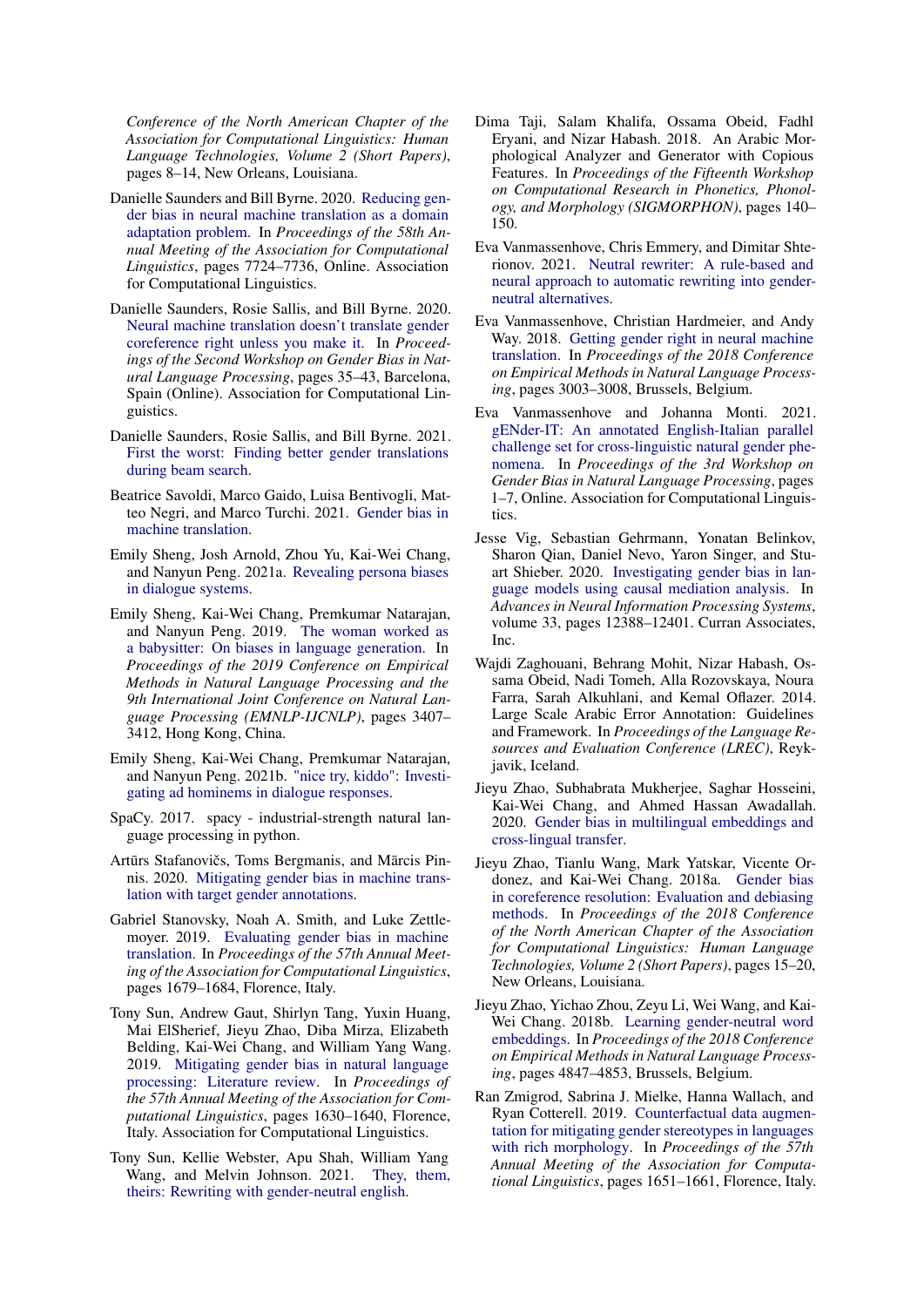# <span id="page-12-0"></span>A Annotation Guidelines

# **Gender Identification and Rewriting**

### **Input**:

The input has three columns: **SentenceID**, **English** and **Arabic**. These columns should not change throughout the annotation process.

### **Output**:

The output has two columns: **SentenceType**, and **RewrittenSentence**

The value of **SentenceType** should be a two-letter code, where the first code refers to the status of the 1<sup>st</sup> person reference in the sentence, and the status of solutionary personal code refers to the status of the 2<sup>nd</sup> person reference in the sentence.

The status should be one of four values:

- M: Masculine
- F: Feminine
- B: Ambiguous
- N: does not exist

### Here are all the possible combinations with examples:

| Code    | Meaning                                                                                              | <b>Example</b>                     |
|---------|------------------------------------------------------------------------------------------------------|------------------------------------|
| $M-M$   | The sentence has a masculine 1 <sup>st</sup> person reference and a masculine $2nd$ person reference | انا صبور  مثلك يا صديقى            |
| M-B     | The sentence has a masculine $1st$ person reference and an ambiguous $2nd$ person reference          | انا صدور مثلك                      |
| $F-B$   | The sentence has a feminine $1st$ person reference and an ambiguous $2nd$ person reference           | مر حبا، أنا جار تك الجدبدة         |
| $B-M$   | The sentence has an ambiguous $1st$ person reference and a masculine $2nd$ person reference          | أنا من تتتظر ه                     |
| $B-F$   | The sentence has an ambiguous $1st$ person reference and a feminine $2nd$ person reference           | <sup>ا</sup> حبك يا صديقت <i>ي</i> |
| $B - B$ | The sentence has ambiguous $1st$ person and $2nd$ person references                                  | حلك انت                            |
| $M-N$   | The sentence has a masculine $1^{st}$ person reference but NO $2^{nd}$ person reference              | نا قوي                             |
| $F-N$   | The sentence has a feminine $1st$ person reference but NO $2nd$ person reference                     | أنا سعبدة جدا                      |
| $N-M$   | The sentence has a masculine $2nd$ person reference but NO $1st$ person reference                    | ا قف                               |
| $N-F$   | The sentence has a feminine 2 <sup>nd</sup> person reference but NO 1 <sup>st</sup> person reference | انت تكتيرن                         |
| $B-N$   | The sentence has an ambiguous $1st$ person reference but NO $2nd$ person reference                   | حسناً. أنا هنا                     |
| $N-B$   | The sentence has an ambiguous $2nd$ person reference but NO $1st$ person reference                   | الجو ممتع في بلدك                  |
| $N-N$   | The sentence has no reference for $1st$ nor $2nd$ person                                             | الجو ممتع                          |

The **RewrittenSentence** column should have the Arabic sentence after converting the masculine references to feminine and the feminine references to masculine.

Here are the changes the sentences above should receive (the comment column does not exist in the annotations but it is just to let you understand the task).

| Code    | <b>Arabic</b>              | <b>RewrittenSentence</b>  | Comment                                              |
|---------|----------------------------|---------------------------|------------------------------------------------------|
| $M-M$   | أنا صبور مثلك يا صديقى     | انا صبورة مثلك با صديقى   | 1 <sup>st</sup> person changes to go from M-M to F-M |
| $M-M$   | آنا صبور مثلك يا صديقى     | أنا صبور مثلك يا صديقتى   | $2nd$ person changes to go from M-M to M-F           |
| $F-M$   | أنا صبورة مثلك يا صديقى    | أنا صبور ة مثلك يا صديقتى | $2nd$ person changes to go from F-M to F-F           |
| $M-B$   | أنا صدور مثلك              | أنا صبور ة مثلك           |                                                      |
| $F-B$   | مر حبا، أنا جار تك الجديدة | مر حبا، أنا جار ك الجدبدة |                                                      |
| $B-M$   | أنا من تتتظر ه             | أنا من تتنظر به           |                                                      |
| $B-F$   | أحبك يا صديقتى             | أحبك با صديقى             |                                                      |
| $B - B$ | أحلك انت                   |                           | No change is needed. Leave RewrittenSentence empty   |
| $M-N$   | أنا قوي                    | أنا قو بة                 |                                                      |
| $F-N$   | أنا سعبدة جدا              | انا سعيد جدا              |                                                      |
| $N-M$   | ا قف                       | ! قفي                     |                                                      |
| $N-F$   | انت تكتيرن                 | انت تکتب                  |                                                      |
| $B-N$   | حسناً. أنا هنا             |                           | No change is needed. Leave RewrittenSentence empty   |
| $N-B$   | الجو ممتع في بلدك          |                           | No change is needed. Leave RewrittenSentence empty   |
| $N-N$   | الجو ممتع                  |                           | No change is needed. Leave RewrittenSentence empty   |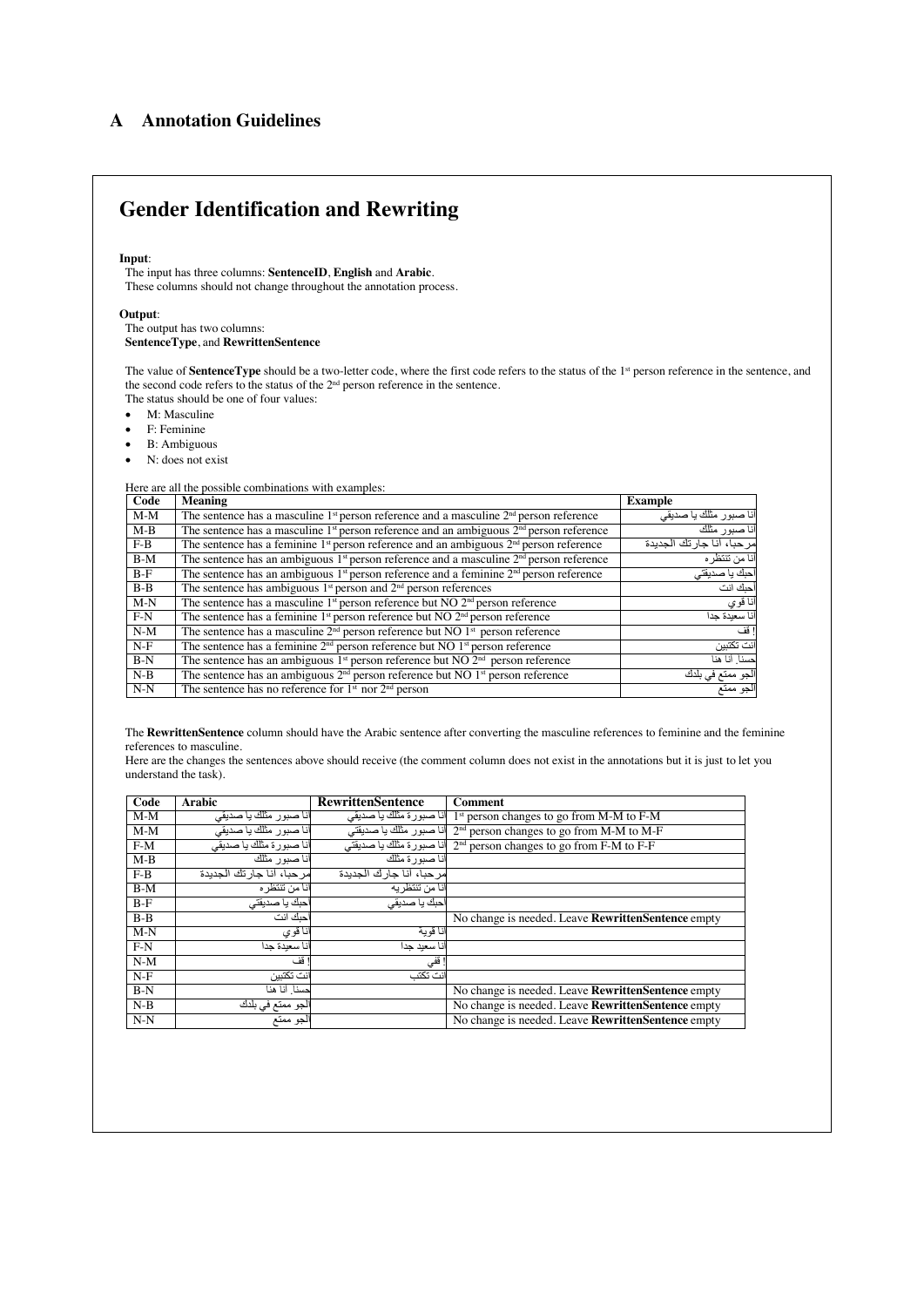### **VERY IMPORTANT**

### **What should we do with 3rd person references?**

Nothing. This task is only about 1<sup>st</sup> and 2<sup>nd</sup> person references. For example: هذا هو الرجل الشجاع is an N-N case.

### **How to handle dual and plural cases?**

We do not expect the dual and plural to happen much, but when they do add a "!" to the label (e.g., M!, F! and B!). For example: should be tagged as B-F!<br>should be tagged as B-F!  $\frac{\partial C}{\partial \Omega}$  is inould be tagged as B!-F

### **How to handle proper nouns?**

 Handle proper nouns as ambiguous. Do not make any assumptions about proper nouns. For examples: مرحبا، انا ماري : For examples However, الجدیدة should be tagged as F-B because of the word مرحبا، انا ماري جارتك الجدیدة

### **What do to with writing mistakes?**

Do NOT correct any mistakes of any kind. Do NOT correct even hamzas, Ta' marboota, Alif maqsoura or misplaced punctuation. Do not add any diacritization. Notice that انت حبكٔا is a B-B case as diacritization is absent. If the Arabic sentence has major mistakes (ex: عرفٔا ، طفلرضیع ، وهٔا ، نعم(, just make the sentence type B-S and leave **RewrittenSentence** empty.

### **What if the English column does not match the translation in the Arabic column?**

 Ignore the English column, do not worry about it. Also, do not use the English column to judge the gender or any other information. Just use the English column if you need to understand an Arabic sentence that is not clear for some reason. For example: We know that the word تبھذ in تبھذ ىلإ كانھ refers to 1S not 2MS because the English translation is "I went" not "You went".

### **Any hard cases we can encounter?**

### Yes, but this is infrequent.

For example: Sometimes you need to change the lemma itself for the gender conversion. Examples:

انا رجل ﴿ انا امرأة أحبك يا أمي �� أحبك يا أبي

معن انأ يھ à معن انأ وھ) note that although يھ is 3rd person, but we need to change it in order to adjust the 1st person reference).

However, if you encounter any HARD case that you cannot figure out (e.g., انا حامل, just write the word HARD in the **RewrittenSentence** column.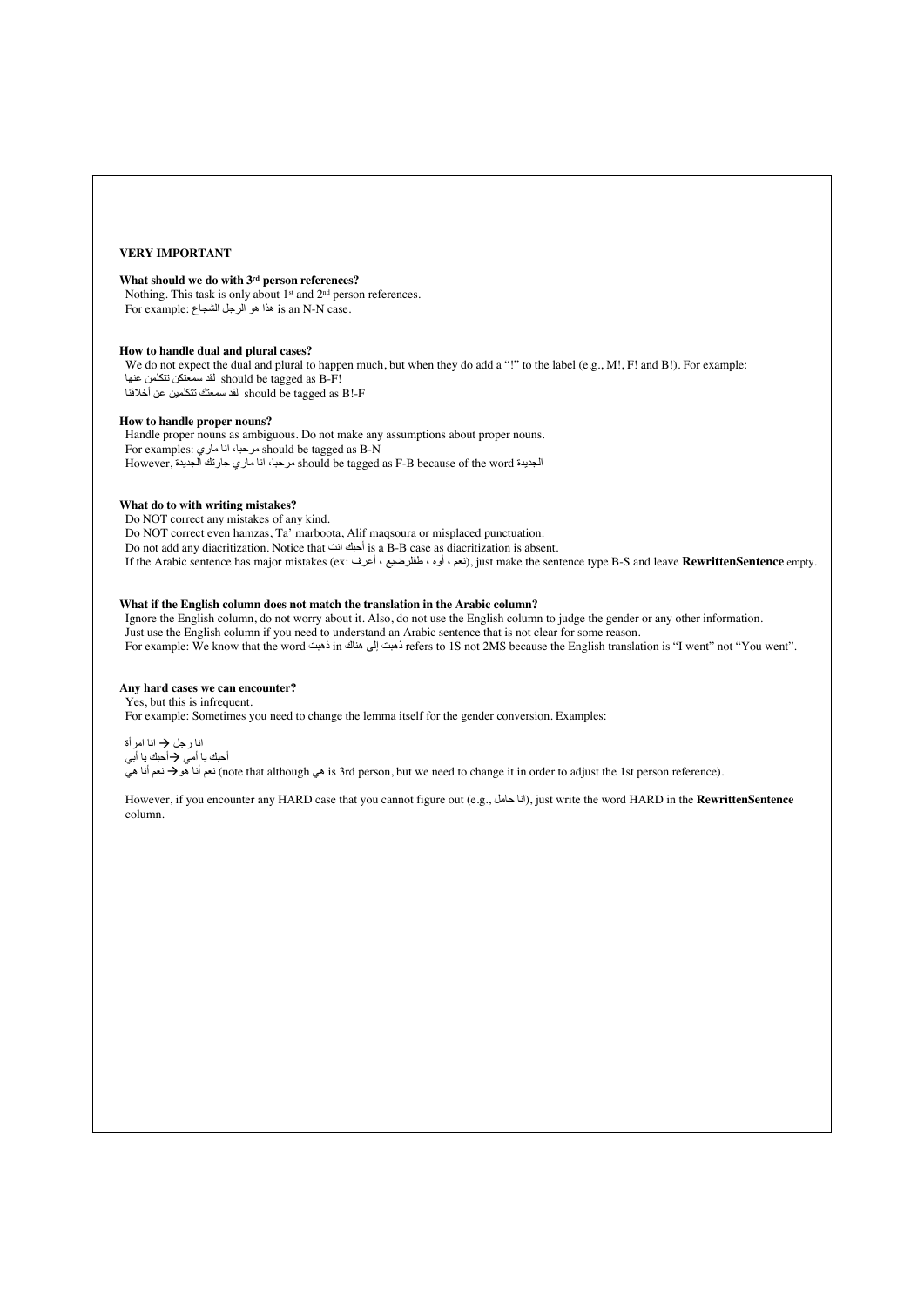# <span id="page-14-1"></span>B Fine-Grained Corpus Statistics

|                           |                                |                                | $\cdots$<br><b>Balanced Corpus</b> |                                |                                |                        | $\mathbf{u}$<br><b>Original Corpus</b> |                        |                                |                  |                  |
|---------------------------|--------------------------------|--------------------------------|------------------------------------|--------------------------------|--------------------------------|------------------------|----------------------------------------|------------------------|--------------------------------|------------------|------------------|
|                           |                                |                                |                                    |                                |                                |                        | <b>Reinflection Label</b>              |                        |                                |                  |                  |
| Sen                       | $Target_{FF}$                  | $Target_{MF}$                  | $\text{Target}_{FM}$               | Target $_{MM}$                 | Input                          |                        |                                        |                        | Label                          | <b>Sentences</b> |                  |
| 6,156                     | BB                             | <b>BB</b>                      | $\overline{BB}$                    | BB                             | <b>BB</b>                      |                        |                                        |                        | <b>BB</b>                      | 10.6%            | 6,156            |
| 601                       | B!B                            | B!B                            | B!B                                | B!B                            | B!B                            |                        |                                        |                        | B!B                            | 1.0%             | 601              |
| 148                       | $\overline{BB!}$               | $\overline{BB!}$               | $\overline{BB!}$                   | $\overline{BB!}$               | BB!                            |                        |                                        |                        | BB!                            | 0.3%             | $\overline{148}$ |
| 20                        | B!B!                           | B!B!                           | B!B!                               | B!B!                           | B!B!                           |                        |                                        |                        | B!B!                           | $0.03\%$         | 20               |
| 22,379                    | BN                             | BN                             | BN                                 | BN                             | BN                             |                        |                                        |                        | $\overline{BN}$                | 38.6%            | 22,379           |
| 457                       | B!N                            | $\overline{B!N}$               | $\overline{\text{B}!\text{N}}$     | $\overline{B!N}$               | B!N                            |                        |                                        |                        | $\overline{B!N}$               | 0.8%             | 457              |
| 5,329                     | $\overline{\text{NB}}$         | NB                             | $\overline{\text{NB}}$             | $\overline{\text{NB}}$         | $\overline{\text{NB}}$         |                        |                                        |                        | $\overline{\text{NB}}$         | 9.2%             | 5,329            |
| 189                       | NB!                            | NB!                            | NB!                                | NB!                            | NB!                            |                        |                                        |                        | NB!                            | 0.3%             | 189              |
| 1,701                     | $\overline{\text{NN}}$         | $\overline{\text{NN}}$         | $\overline{\text{NN}}$             | $\overline{\text{NN}}$         | $\overline{\text{NN}}$         |                        |                                        |                        | $\overline{\text{NN}}$         | 2.9%             | 1,701            |
| 657                       | FB                             | MB                             | $\overline{\text{FB}}$             | MB                             | $\overline{\text{FB}}$         |                        | MB                                     |                        | FB                             | 0.4%             | 254              |
| 657                       | $\overline{FB}$                | $\overline{MB}$                | $\overline{FB}$                    | $\overline{MB}$                | $\overline{MB}$                |                        | $\overline{\text{FB}}$                 |                        | $\overline{MB}$                | 0.7%             | 403              |
| $\overline{9}$            | FB!                            | MB!                            | FB!                                | MB!                            | FB!                            |                        | MB!                                    |                        | FB!                            | 0.003%           | $\overline{2}$   |
| $\overline{9}$            | FB!                            | MB!                            | FB!                                | MB!                            | MB!                            |                        | FB!                                    |                        | MB!                            | 0.01%            | $\overline{7}$   |
| 15                        | F!B                            | M!B                            | F!B                                | M!B                            | F!B                            |                        | M!B                                    |                        | F!B                            | $0\%$            | $\overline{0}$   |
| $\overline{15}$           | F!B                            | M!B                            | F!B                                | M!B                            | M!B                            |                        | F!B                                    |                        | M!B                            | 0.03%            | $\overline{15}$  |
| 2,377                     | FN                             | <b>MN</b>                      | <b>FN</b>                          | $\overline{\text{MN}}$         | FN                             |                        | <b>MN</b>                              |                        | <b>FN</b>                      | 1.5%             | 867              |
| 2,377                     | FN                             | MN                             | <b>FN</b>                          | <b>MN</b>                      | $\overline{\text{MN}}$         |                        | FN                                     |                        | MN                             | 2.6%             | 1,510            |
| $\overline{5}$            | $\overline{\text{F!N}}$        | $\overline{\text{M}!\text{N}}$ | $\overline{\text{F}!\text{N}}$     | $\overline{\text{M}!\text{N}}$ | $\overline{\text{F}!\text{N}}$ |                        | $\overline{\text{M}!\text{N}}$         |                        | $\overline{\text{F}!\text{N}}$ | $0\%$            | $\overline{0}$   |
| $\overline{5}$            | $\overline{\text{F}!\text{N}}$ | M!N                            | $\overline{\text{F}!\text{N}}$     | M!N                            | M!N                            |                        | $\overline{F!N}$                       |                        | M!N                            | 0.01%            | $\overline{5}$   |
| 7,733                     | BF                             | $\overline{\text{BF}}$         | BM                                 | BM                             | BF                             |                        | BM                                     |                        | BF                             | 4.4%             | 2,562            |
| 7,733                     | BF                             | BF                             | BM                                 | BM                             | BM                             |                        | BF                                     |                        | $\overline{\text{BM}}$         | 8.9%             | 5,171            |
| 632                       | B!F                            | B!F                            | $\overline{B!M}$                   | $\overline{B!M}$               | B!F                            |                        | B!M                                    |                        | B!F                            | 0.3%             | 199              |
| 632                       | B!F                            | B!F                            | B!M                                | B!M                            | B!M                            |                        | B!F                                    |                        | B!M                            | 0.7%             | 433              |
| 877                       | BF!                            | BF!                            | BM!                                | BM!                            | BF!                            |                        | BM!                                    |                        | BF!                            | 0.04%            | $\overline{26}$  |
| 877                       | BF!                            | BF!                            | BM!                                | BM!                            | BM!                            |                        | BF!                                    |                        | BM!                            | 1.5%             | 851              |
| 126                       | B!F!                           | B!F!                           | B!M!                               | B!M!                           | B!F!                           |                        | B!M!                                   |                        | B!F!                           | 0.002%           | $\mathbf{1}$     |
| 126                       | B!F!                           | B!F!                           | B!M!                               | B!M!                           | B!M!                           |                        | B!F!                                   |                        | B!M!                           | 0.2%             | 125              |
| 7,295                     | $\overline{\text{NF}}$         | $\overline{\text{NF}}$         | $\rm{NM}$                          | NM                             | $\overline{\text{NF}}$         |                        | NM                                     |                        | $\overline{\text{NF}}$         | 4.1%             | 2,391            |
| 7,295                     | NF                             | NF                             | NM                                 | $\rm{NM}$                      | NM                             |                        | NF                                     |                        | NM                             | 8.5%             | 4,904            |
| 711                       | NF!                            | NF!                            | NM!                                | NM!                            | NF!                            |                        | NM!                                    |                        | NF!                            | $0.1\%$          | $\overline{31}$  |
| 711                       | NF!                            | NF!                            | NM!                                | NM!                            | NM!                            |                        | NF!                                    |                        | NM!                            | 1.2%             | 680              |
|                           |                                |                                |                                    |                                |                                |                        |                                        |                        |                                |                  |                  |
| $\overline{531}$          | $\overline{\text{FF}}$         | $\overline{\text{MF}}$         | FM                                 | MM                             | $\overline{\text{FF}}$         | MM                     | <b>FM</b>                              | MF                     | $\overline{\text{FF}}$         | 0.1%             | $\overline{64}$  |
| 531                       | $\overline{FF}$                | $\overline{\text{MF}}$         | FM                                 | MM                             | FM                             | $\overline{\text{MF}}$ | $\overline{FF}$                        | $\overline{\text{MM}}$ | FM                             | 0.2%             | 110              |
| 531                       | $\overline{FF}$                | <b>MF</b>                      | FM                                 | $\overline{\text{MM}}$         | <b>MF</b>                      | FM                     | MM                                     | $\overline{FF}$        | $\overline{\text{MF}}$         | 0.2%             | 115              |
| 531                       | FF                             | MF                             | <b>FM</b>                          | MM                             | MM                             | $\overline{FF}$        | MF                                     | <b>FM</b>              | MM                             | 0.4%             | 242              |
| 12                        | F!F                            | M!F                            | F!M                                | M!M                            | F!F                            | M!M                    | F!M                                    | M!F                    | F!F                            | $0\%$            | $\overline{0}$   |
| 12                        | F!F                            | M!F                            | F!M                                | M!M                            | F!M                            | M!F                    | F!F                                    | M!M                    | F!M                            | $\overline{0\%}$ | $\overline{0}$   |
| 12                        | F!F                            | M!F                            | F!M                                | M!M                            | M!F                            | F!M                    | M!M                                    | F!F                    | M!F                            | 0.003%           | $\mathbf{2}$     |
| $\overline{12}$           | F!F                            | M!F                            | F!M                                | M!M                            | M!M                            | F!F                    | M!F                                    | F!M                    | M!M                            | 0.02%            | 10               |
| $\overline{72}$           | FF!                            | MF!                            | FM!                                | MM!                            | F!F                            | MM!                    | FM!                                    | MF!                    | FF!                            | 0.01%            | $\overline{4}$   |
| 72                        | FF!                            | MF!                            | FM!                                | MM!                            | FM!                            | MF!                    | FF!                                    | MM!                    | FM!                            | 0.04%            | $\overline{25}$  |
| $\overline{72}$           | FF!                            | MF!                            | FM!                                | MM!                            | MF!                            | FM!                    | MM!                                    | FF!                    | MF!                            | $0\%$            | $\overline{0}$   |
| $\overline{72}$           | FF!                            | MF!                            | FM!                                | MM!                            | MM!                            | FF!                    | MF!                                    | FM!                    | MM!                            | 0.1%             | $\overline{43}$  |
|                           | $F$ ! $F$ !                    | M!F!                           | F!M!                               | M!M!                           | F!F!                           | M!M!                   | F!M!                                   | M!F!                   | F!F!                           | $0\%$            | $\overline{0}$   |
| $\overline{3}$            | F!F!                           | M!F!                           | F!M!                               | M!M!                           | F!M!                           | M!F!                   | F!F!                                   | M!M!                   | F!M!                           | $0\%$            | $\overline{0}$   |
| $\overline{3}$            | F!F!                           | M!F!                           | F!M!                               | M!M!                           | M!F!                           | F!M!                   | M!M!                                   | F!F!                   | M!F!                           | $0\%$            | $\overline{0}$   |
| $\overline{\overline{3}}$ | $F$ ! $F$ !                    | M!F!                           | F!M!                               | M!M!                           | M!M!                           | FIF!                   | M!F!                                   | F!M!                   | M!M!                           | 0.01%            | $\overline{3}$   |
| 80,326                    |                                |                                |                                    |                                |                                |                        |                                        |                        |                                |                  | 58,035           |
|                           |                                |                                |                                    |                                |                                |                        |                                        |                        |                                |                  |                  |

<span id="page-14-0"></span>

|                           |                  |                          | (a)                                |                                |                        |                         |                                | (b)                            |                                |                         |                           |                  |
|---------------------------|------------------|--------------------------|------------------------------------|--------------------------------|------------------------|-------------------------|--------------------------------|--------------------------------|--------------------------------|-------------------------|---------------------------|------------------|
|                           |                  |                          | <b>Original Corpus</b>             |                                |                        |                         |                                | <b>Balanced Corpus</b>         |                                |                         |                           |                  |
|                           | <b>Sentences</b> | Label                    |                                    | <b>Reinflection Label</b>      |                        | Input                   | $Target_{MM}$                  | $\text{Target}_{FM}$           | <b>Target</b> <sub>MF</sub>    | $Target_{FF}$           |                           | <b>Sentences</b> |
| 6,156                     | 10.6%            | <b>BB</b>                |                                    |                                |                        | $\overline{BB}$         | <b>BB</b>                      | $\overline{BB}$                | <b>BB</b>                      | <b>BB</b>               | 6,156                     | 7.7%             |
| 601                       | 1.0%             | B!B                      |                                    |                                |                        | B!B                     | B!B                            | B!B                            | B!B                            | B!B                     | 601                       | 0.7%             |
| 148                       | 0.3%             | BB!                      |                                    |                                |                        | BB!                     | BB!                            | $\overline{BB!}$               | $\overline{BB!}$               | $\overline{BB!}$        | 148                       | 0.2%             |
| 20                        | 0.03%            | B!B!                     |                                    |                                |                        | B!B!                    | B!B!                           | B!B!                           | B!B!                           | B!B!                    | 20                        | 0.02%            |
| 22,379                    | 38.6%            | BN                       |                                    |                                |                        | BN                      | $\overline{BN}$                | BN                             | BN                             | $\overline{BN}$         | 22,379                    | 27.9%            |
| 457                       | $0.8\%$          | $\overline{B!N}$         |                                    |                                |                        | B!N                     | $\overline{B!N}$               | $\overline{\text{B}!N}$        | $\overline{\text{B}!\text{N}}$ | B!N                     | 457                       | $0.6\%$          |
| 5,329                     | 9.2%             | NB                       |                                    |                                |                        | NB                      | NB                             | NB                             | NB                             | NB                      | 5,329                     | 6.6%             |
| 189                       | 0.3%             | NB!                      |                                    |                                |                        | NB!                     | NB!                            | NB!                            | NB!                            | NB!                     | 189                       | 0.2%             |
| 1,701                     | 2.9%             | <b>NN</b>                |                                    |                                |                        | <b>NN</b>               | $\overline{\text{NN}}$         | $\overline{\text{NN}}$         | $\overline{\text{NN}}$         | $\overline{\text{NN}}$  | 1,701                     | 2.1%             |
| 254                       | 0.4%             | FB                       |                                    | MB                             |                        | FB                      | $\overline{MB}$                | FB                             | MB                             | FB                      | 657                       | 0.8%             |
| 403                       | 0.7%             | $\overline{MB}$          |                                    | FB                             |                        | $\overline{MB}$         | $\overline{MB}$                | $\overline{FB}$                | MB                             | $\overline{FB}$         | 657                       | $0.8\%$          |
| $\overline{2}$            | 0.003%           | FB!                      |                                    | MB!                            |                        | FB!                     | MB!                            | FB!                            | MB!                            | FB!                     | $\overline{9}$            | 0.01%            |
| 7                         | 0.01%            | MB!                      |                                    | FB!                            |                        | MB!                     | MB!                            | FB!                            | MB!                            | FB!                     | 9                         | $0.01\%$         |
| $\overline{0}$            | $0\%$            | F!B                      |                                    | M!B                            |                        | F!B                     | M!B                            | F!B                            | M!B                            | F!B                     | 15                        | 0.02%            |
| $\overline{15}$           | 0.03%            | M!B                      |                                    | $\overline{F!B}$               |                        | M!B                     | M!B                            | $\overline{F!B}$               | M!B                            | F!B                     | $\overline{15}$           | 0.02%            |
| 867                       | 1.5%             | FN                       |                                    | MN                             |                        | FN                      | MN                             | FN                             | $\overline{MN}$                | $\overline{FN}$         | 2,377                     | 3.0%             |
| 1,510                     | 2.6%             | MN                       |                                    | FN                             |                        | MN                      | <b>MN</b>                      | FN                             | MN                             | $\overline{FN}$         | 2,377                     | 3.0%             |
| $\overline{0}$            | $0\%$            | F!N                      |                                    | M!N                            |                        | F!N                     | M!N                            | F!N                            | M!N                            | F!N                     | 5                         | 0.01%            |
| $\overline{5}$            | 0.01%            | M!N                      |                                    | $\overline{\text{F}!\text{N}}$ |                        | M!N                     | $\overline{\text{M}!\text{N}}$ | $\overline{\text{F}!\text{N}}$ | M!N                            | $\overline{F!N}$        | $\overline{5}$            | 0.01%            |
| 2,562                     | 4.4%             | BF                       |                                    | BM                             |                        | BF                      | BM                             | BM                             | BF                             | BF                      | 7,733                     | 9.6%             |
| 5,171                     | 8.9%             | $\overline{\text{BM}}$   |                                    | $\overline{BF}$                |                        | BM                      | BM                             | $\overline{\text{BM}}$         | $\overline{BF}$                | $\overline{BF}$         | 7,733                     | 9.6%             |
| 199                       | 0.3%             | B!F                      |                                    | B!M                            |                        | B!F                     | B!M                            | B!M                            | B!F                            | B!F                     | 632                       | $0.8\%$          |
| 433                       | 0.7%             | B!M                      |                                    | B!F                            |                        | B!M                     | B!M                            | B!M                            | B!F                            | B!F                     | 632                       | $0.8\%$          |
| $\overline{26}$           | 0.04%            | BF!                      |                                    | BM!                            |                        | BF!                     | BM!                            | BM!                            | BF!                            | BF!                     | 877                       | 1.1%             |
| 851                       | 1.5%             | BM!                      |                                    | BF!                            |                        | BM!                     | BM!                            | BM!                            | BF!                            | BF!                     | 877                       | 1.1%             |
| $\mathbf{1}$              | 0.002%           | B!F!                     |                                    | B!M!                           |                        | B!F!                    | B!M!                           | B!M!                           | B!F!                           | B!F!                    | 126                       | 0.2%             |
| 125                       | 0.2%             | B!M!                     |                                    | B!F!                           |                        | $\overline{B!M!}$       | B!M!                           | B!M!                           | B!F!                           | B!F!                    | 126                       | 0.2%             |
| 2,391                     | 4.1%             | $\overline{\text{NF}}$   |                                    | $\overline{\text{NM}}$         |                        | $\overline{\text{NF}}$  | $\overline{\text{NM}}$         | $\overline{\text{NM}}$         | $\overline{\text{NF}}$         | $\overline{\text{NF}}$  | 7,295                     | $9.1\%$          |
| 4,904                     | 8.5%             | <b>NM</b>                |                                    | NF                             |                        | <b>NM</b>               | NM                             | $\overline{\text{NM}}$         | NF                             | NF                      | 7,295                     | 9.1%             |
| $\overline{31}$           | 0.1%             | NF!                      |                                    | NM!                            |                        | NF!                     | NM!                            | NM!                            | NF!                            | NF!                     | 711                       | $0.9\%$          |
| 680                       | 1.2%             | $\overline{\text{NM}}$ ! |                                    | NF!                            |                        | NM!                     | $\overline{\text{NM}}$ !       | NM!                            | NF!                            | NFI                     | 711                       | 0.9%             |
| 64                        | 0.1%             | $\overline{FF}$          | <b>MF</b>                          | FM                             | <b>MM</b>              | $\overline{FF}$         | MM                             | FM                             | <b>MF</b>                      | $\overline{\text{FF}}$  | 531                       | 0.7%             |
| 110                       | 0.2%             | FM                       | $\overline{\text{MM}}$             | $\overline{FF}$                | MF                     | FM                      | $\overline{\text{MM}}$         | FM                             | $\overline{\text{MF}}$         | $\overline{\text{FF}}$  | 531                       | 0.7%             |
| $\overline{115}$          | 0.2%             | $\overline{\text{MF}}$   | $\overline{\text{FF}}$             | MM                             | $\overline{\text{FM}}$ | $\overline{\text{MF}}$  | $\overline{\text{MM}}$         | FM                             | $\overline{\text{MF}}$         | $\overline{\text{FF}}$  | 531                       | 0.7%             |
| 242                       | 0.4%             | <b>MM</b>                | <b>FM</b>                          | MF                             | FF                     | <b>MM</b>               | $\overline{\text{MM}}$         | <b>FM</b>                      | MF                             | FF                      | 531                       | 0.7%             |
| $\overline{0}$            | $0\%$            | F!F                      | M!F                                | F!M                            | M!M                    | F!F                     | M!M                            | F!M                            | M!F                            | F!F                     | $\overline{12}$           | $0.01\%$         |
| $\overline{0}$            | $0\%$            | F!M                      | $\overline{\mathrm{M}!\mathrm{M}}$ | F!F                            | M!F                    | $\overline{\text{F!M}}$ | M!M                            | F/M                            | M!F                            | $\overline{\text{F!F}}$ | $\overline{12}$           | 0.01%            |
| $\overline{2}$            | 0.003%           | M!F                      | F!F                                | $\overline{M!M}$               | F!M                    | M!F                     | M!M                            | F!M                            | M!F                            | F!F                     | $\overline{12}$           | $0.01\%$         |
| 10                        | 0.02%            | M!M                      | F!M                                | M!F                            | F!F                    | M!M                     | M!M                            | F!M                            | M!F                            | F!F                     | $\overline{12}$           | 0.01%            |
| $\overline{4}$            | 0.01%            | FF!                      | MF!                                | FM!                            | MM!                    | $\overline{F!F}$        | MM!                            | FM!                            | MF!                            | $\overline{\text{FF}}!$ | $\overline{72}$           | $0.1\%$          |
| $\overline{25}$           | 0.04%            | FM!                      | MM!                                | FF!                            | MF!                    | FM!                     | MM!                            | FM!                            | MF!                            | FF!                     | $\overline{72}$           | $0.1\%$          |
| $\overline{0}$            | $0\%$            | MF!                      | FF!                                | MM!                            | FM!                    | MF!                     | MM!                            | FM!                            | MF!                            | FF!                     | $\overline{72}$           | 0.1%             |
| 43                        | 0.1%             | MM!                      | FM!                                | MF!                            | FF!                    | MM!                     | MM!                            | FM!                            | MF!                            | FF!                     | $\overline{72}$           | $0.1\%$          |
| $\mathbf{0}$              | $0\%$            | F!F!                     | M!F!                               | F!M!                           | M!M!                   | F!F!                    | M!M!                           | F!M!                           | M!F!                           | $\overline{F!F!}$       | 3                         | 0.004%           |
| $\overline{0}$            | $0\%$            | F!M!                     | M!M!                               | F!F!                           | M!F!                   | F!M!                    | M!M!                           | F!M!                           | M!F!                           | F!F!                    | 3                         | 0.004%           |
| $\overline{0}$            | $0\%$            | M!F!                     | F!F!                               | M!M!                           | F!M!                   | M!F!                    | M!M!                           | F!M!                           | M!F!                           | F!F!                    | 3                         | 0.004%           |
| $\overline{\overline{3}}$ | 0.01%            | M!M!                     | F!M!                               | M!F!                           | F!F!                   | M!M!                    | M!M!                           | F!M!                           | M!F!                           | F!F!                    | $\overline{\overline{3}}$ | 0.004%           |
| 58.035                    |                  |                          |                                    |                                |                        |                         |                                |                                |                                |                         | 80,326                    |                  |

Table 7: Fine-grained sentence-level statistics of the original corpus (a) and the balanced corpus (b) with its five versions.